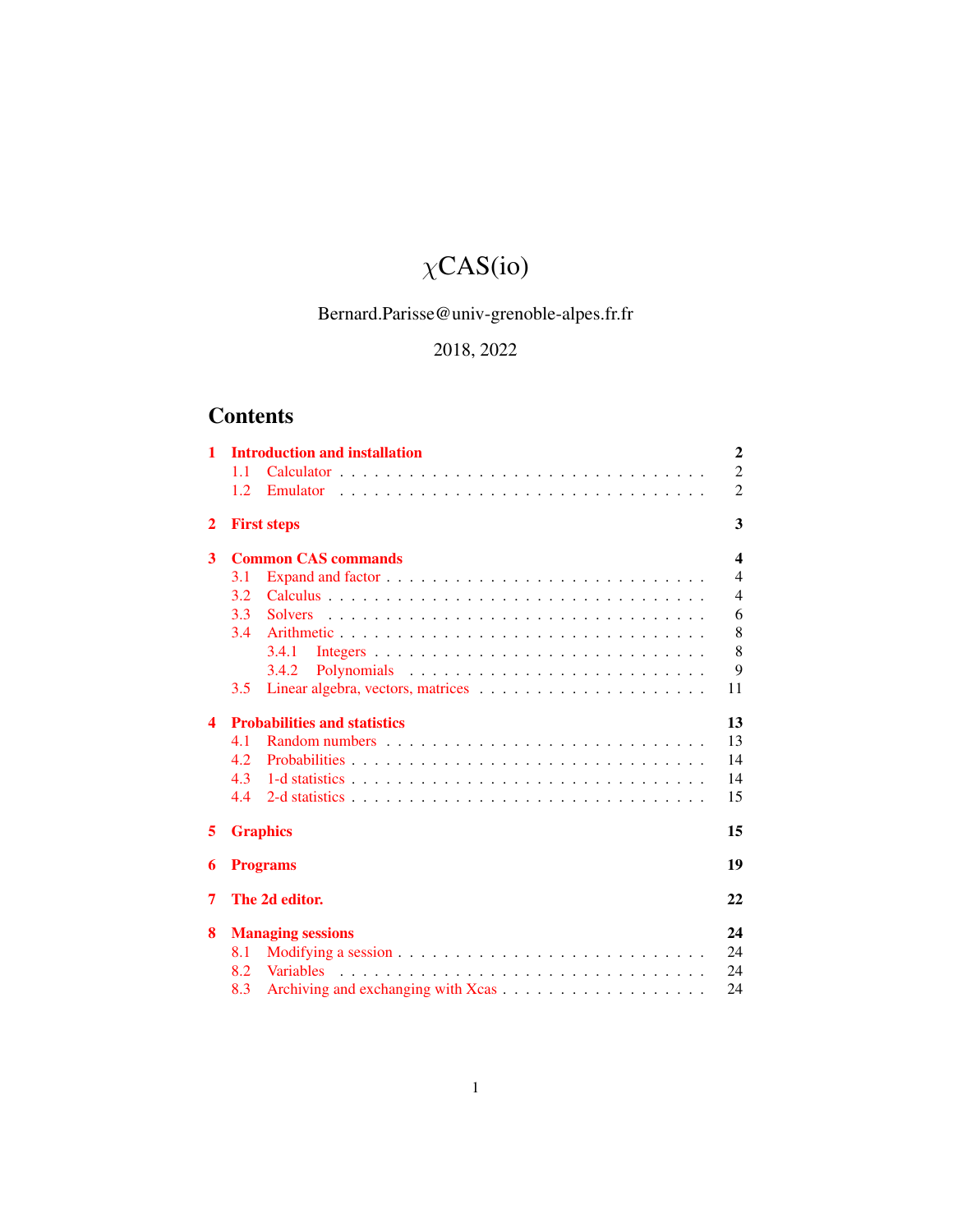| 9 Keyboard shortcuts.                                                                     | 24 |
|-------------------------------------------------------------------------------------------|----|
|                                                                                           | 24 |
|                                                                                           | 26 |
| 10 Remarks                                                                                | 27 |
| 11 More complete version for the CG50                                                     | 27 |
|                                                                                           | 27 |
| 11.2 Geometry, 3d graphs $\ldots \ldots \ldots \ldots \ldots \ldots \ldots \ldots \ldots$ | 27 |
|                                                                                           | 28 |
| 12 Copyright and Thanks to.                                                               | 28 |
| 13 Developer infos.                                                                       | 29 |

#### Abstract

This document explains how to run efficiently  $\chi$ CAS on some Casio calculators (CG10, CG20, CG50 and Fx-9750GIII, Fx-9860GIII).  $\chi$ CAS is a port of the Giac/Xcas computer algebra system (CAS) for these calculators.

This document is interactive, you can modify and run commands by clicking in the  $\vert$  ok  $\vert$  button or by hitting Enter.

# <span id="page-1-0"></span>1 Introduction and installation

 $\chi$ CAS is a port of the Giac/Xcas computer algebra system (CAS) for the following Casio calculators : CG10, CG20, CG50 and Fx-9750GIII, Fx-9860GIII. Beware:

- CAS are not allowed during exams in some countries, it is the user responsability to check the rules before running  $\chi$ CAS in an exam. The authors shall not be held responsible for misuse of  $\chi$ CAS in exam conditions.
- $\chi$ CAS is not compatible with exam mode. In countries where CAS calculators are allowed, there is no reason to forbid  $\chi$ CAS. If many teachers send a mail to Casio asking for  $\chi$ CAS compatibility, we increase the chances that Casio sign the addin and make it compatible with exam mode.

Two versions are available for the CG50, a light version that is the same as on CG10 and CG20 (in one file), and a more complete version in two files. The more complete version has more Xcas commands (like geometry commands), a 3d rendering engine, some additional apps (like a formal spreadsheet or a financial application) and a port of MicroPython 1.12 with more modules than the Casio port of MicroPython 1.09, cf. section [11.](#page-26-1)

## <span id="page-1-1"></span>1.1 Calculator

To install or update  $\chi$ CAS, get on your computer the file khicasen.g3a (CG10, 20, 50) or khicasen.g1a (Fx-9750GIII, Fx-9860GIII).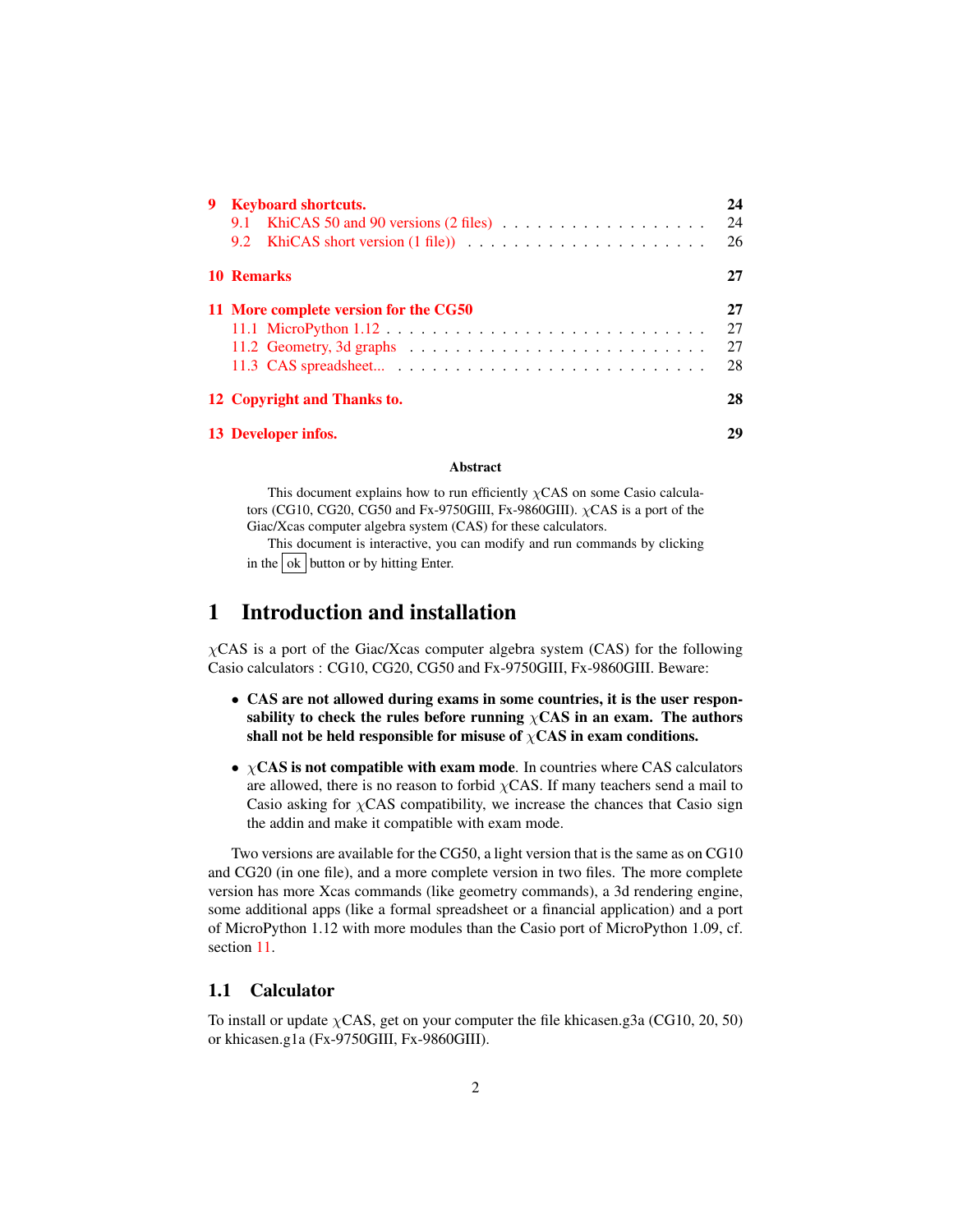Connect the USB cable of the calculator, type F1 for USB key connection and copy the file khicasen.g3a (or khicasen.g1a) on the calculator-"key" then disconnect the calculator-key from your computer and wait a few seconds.

For the complete version on the CG50, replace the file above by these 2 files khicas50.ac2 and khicas50.g3a.

## <span id="page-2-0"></span>1.2 Emulator

If you test on the emulator, (PC, Mac), from the main menu of the calculator (MENU), go to Memory then F3 (Import/Export), then F1 (Import files), select the file khicasen.g3a (or khicasen,  $q1a$ ), type F1 to save to the calculator root directory, confirm with F1 if you upgrade.

Be patient, the transfert will take several minutes. Once the transfert is finished, you should see the icon of Xcas in the main menu (a snowflake on the CG10/20/50).

If you want to run the complete version for the CG50, replace the file above by these 2 files khicas50.882 and emucas50.g3a.

Note that  $\chi$ CAS is not compatible with the simulator distributed by Casio on USB keys in some countries, you must run the emulator. Once installed, the Windows version of the emulator can be run under Linux with wine by the following command wine "C:\Program Files (x86)\CASIO\fx-CG Manager PLUS Subscription for fx-CG50se

# <span id="page-2-1"></span>2 First steps

From the main menu (MENU), move the cursor to the Xcas icon and hit EXE. This opens the "shell" (or history) where you can write most Xcas commands.

If you are running the 2 files version and see the message "Unable to load ram part", upgrade your calculator OS (version 3.30 or greater).

For example, type 1/2+1/6 then EXE, you should see the result 2/3 displayed below.

You can copy a level from the history of commands by hitting the up and down arrow keys (once or more) and EXE. Then you can modify the command and run it with EXE. For example, up arrow twice, EXE, replace  $1/6$  by  $1/3$  and hit EXE.

The last result is stored in ans(), hit the Ans calculator key (shift  $(-)$ ) to get it. It is recommended to store the result in a variable if you want to reuse a result later. There are two ways to store a value in a variable

- right-store with  $\Rightarrow$  using the  $\rightarrow$  key, for example 2=>A stores 2 in variable A. Now, every time you write A in a computation, it will be replaced by 2.
- left-store with : = (shift INS), for example  $A: = 2$  does the same as  $2 = > A$ .

The most popular Xcas commands are available from F1 (algebra) and F2 (calculus), then from the Catalog, where they are shortly explained with an example. Hit F4 (cmds), choose a submenu, for example Algebra, hit EXE, move the selection to a command, for example factor. Now F6 will display a short help with an example.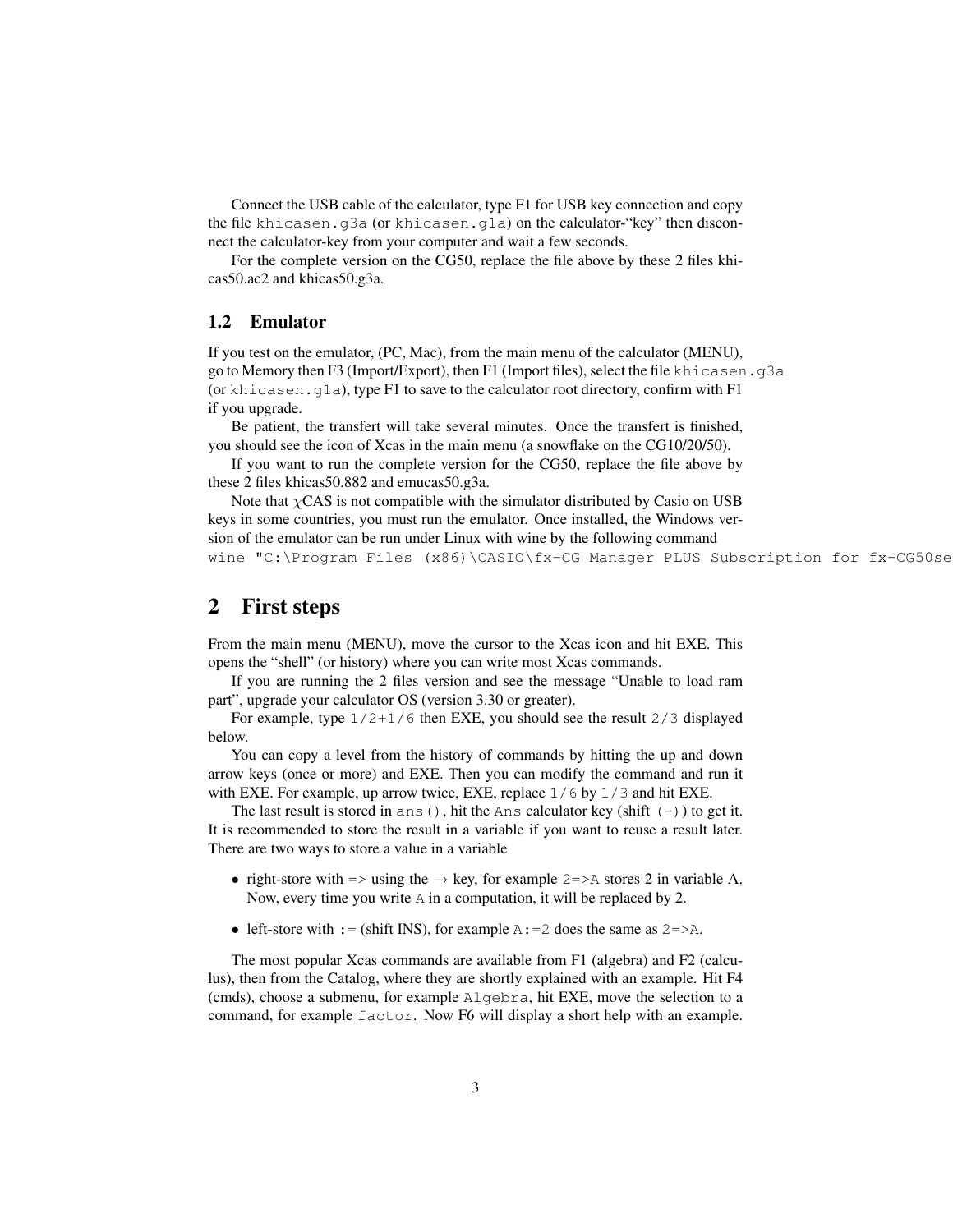Hit F2 to copy the example in the commandline. You can run it as is (EXE) or modify it and run it (EXE) if you want to factor another polynomial.

When a command returns an expression, it is displayed in 2d mode. You can move with the pad if the expression is larger than the display. Type shift-F3 or ALPHA-F3 to modify the fontsize. Type EXIT to go back to the shell. The 2d view is in fact a 2d editor that will be explained later.

Now, try to type the command  $p$ lot (sin(x)). Hint: type F4 (cmd), then select Graphs.

When a command returns a graph, it will be displayed in a 2d frame. You can modify the displayed area with  $+$  or  $-$  (zoom in or out,  $(-)$  does a partial zoomout along  $Oy$ ), the cursor keys, / (orthonormalisation of the frame),  $\star$  (autoscale), VAR or OPTN is a switch to display or hide axis. Type F1 (menu) to modify the graphic window settings Xmin, Xmax, Ymin, Ymax. Type EXIT to go back to the shell.

The KhiCAS File menu (F6) has an item Clear that will erase the display. This will not clear the variables, to achieve that type VARS, select the last item (restart) and confirm with EXE.

Hit MENU to leave  $\chi$ CAS. If you launch another application, the variables and history will be saved, they will be restored if you come back to  $\chi$ CAS. First time save is sometimes slow (10 to 20 seconds), next save will run faster.

# <span id="page-3-0"></span>3 Common CAS commands

#### <span id="page-3-1"></span>3.1 Expand and factor

From F4 commands catalog, select Algebra, or type F1.

• factor: factorization. Shortcut =>\* ( $\rightarrow$  key then \*), for example  $x^4-1=>$ \*

$$
(x-1)(x+1)(x^2+1)
$$

. Run cfactor to factor over C.

• partfrac : expands a polynomial or performs partial fraction expansion over a fraction. Shortcut =>+ ( $\rightarrow$  then + key), for example (x+1)^4=>+

$$
x^4 + 4x^3 + 6x^2 + 4x + 1
$$

or  $1/(x^4-1)$  =>+

.

$$
\frac{1}{4(x-1)} - \frac{1}{4(x+1)} - \frac{1}{2(x^2+1)}
$$

• simplify: tries to simplify an expression. Shortcut  $\Rightarrow$  / ( $\rightarrow$  key then /), for example  $sin(3x)/sin(x)=>$ 

$$
2\cos\left(2x\right) + 1
$$

• ratnormal : rewrite as an irreducible fraction.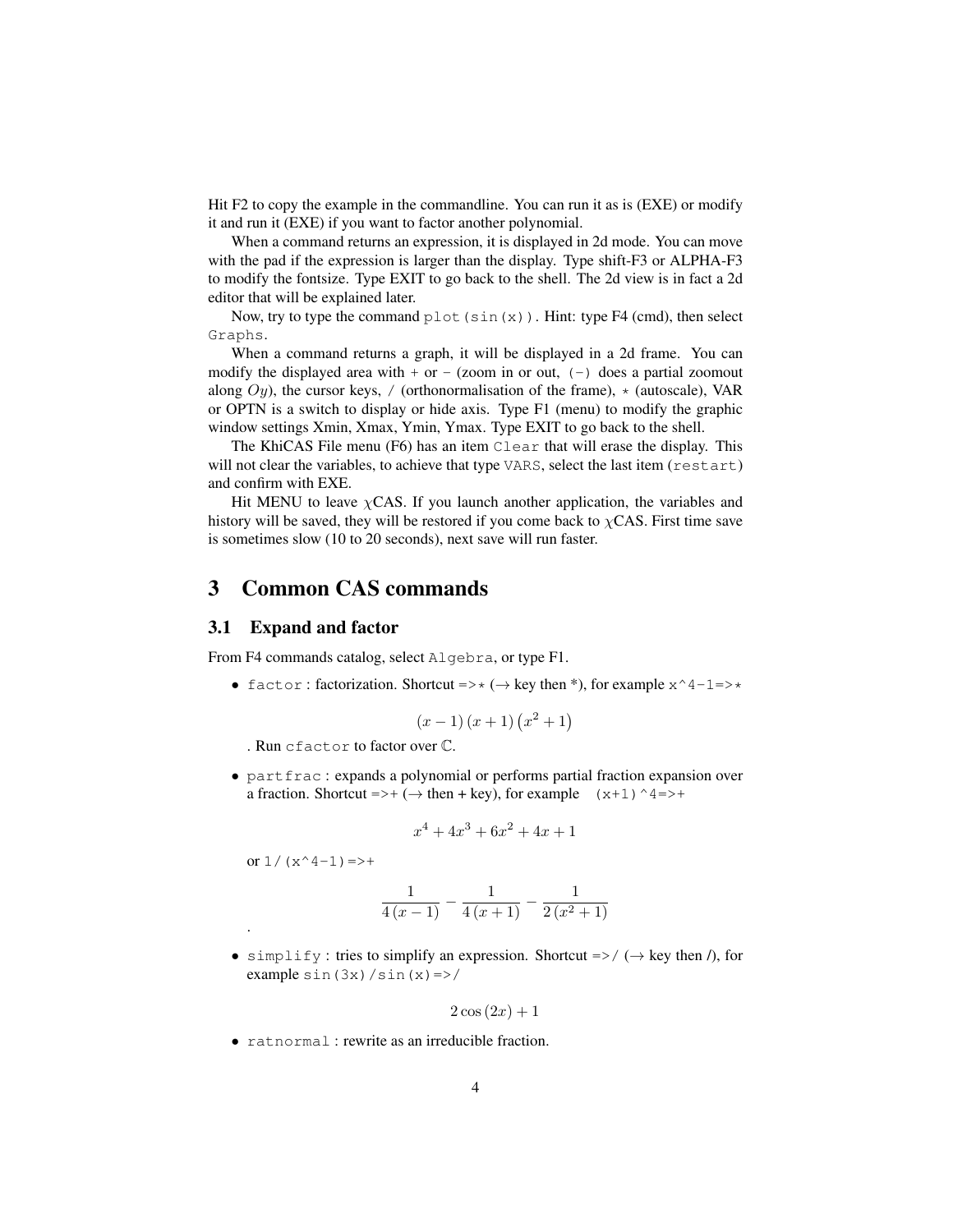# <span id="page-4-0"></span>3.2 Calculus

From F4 commands catalog, select Calculus, or type F2

• diff: derivative. Shortcut ' for derivative with respect to  $x$ , example diff(sin(x),x)

 $\cos x$ 

and sin(x)'

.

 $\cos x$ 

are equivalent. For *n*th-derivative, add *n*, for example 3rd derivative diff(sin(x^2),x,3)

$$
-8x^3\cos\left(x^2\right) - 12x\sin\left(x^2\right)
$$

• integrate : antiderivative (1 or 2 or 4 arguments) for example integrate(sin(x))

$$
-\cos x
$$

or integrate $(1/(t^4-1),t)$ 

$$
\frac{\ln|t-1|}{4} - \frac{\ln|t+1|}{4} - \frac{\arctan t}{2}
$$

for  $\int \frac{1}{t^4-1} dt$ 

Defined integration with 4 arguments, for example integrate (sin(x)^4,x,0,pi)

3  $\frac{5}{8}\pi$ 

computes  $\int_0^{\pi} \sin(x)^4 dx$ . For an approximate computation, enter one boundary as an approx number, for example

integrate(sin(x)^4,x,0.0,pi)

#### 1.1780972451

• limit: limit of an expression. Example limit ((cos(x)-1)/x^2, x=0)

$$
-\frac{1}{2}
$$

• tabvar: table of variations of an expression. for example tabvar  $(x^3-7x+5)$ 

$$
\begin{bmatrix}\nx & -\infty & \cdots & -\frac{\sqrt{21}}{3} & \cdots & 0 & \cdots & \frac{\sqrt{21}}{3} & \cdots & +\infty \\
y' = \left(x + \frac{\sqrt{21}}{3}\right) \left(3x - \sqrt{21}\right) & +\infty & \cdots & 0 & \cdots & -7 & \cdots & 0 & \cdots + \cdots +\infty \\
y = x^3 - 7x + 5 & -\infty & \cdots & \frac{14\sqrt{21} + 45}{9} & \cdots & 5 & \cdots & \frac{-14\sqrt{21} + 45}{9} & \cdots & +\infty \\
y'' & -\infty & \cdots & 0 & -2\sqrt{21} & \cdots & 0 & \cdots + 0 & 2\sqrt{21} & \cdots + 0 & +\infty\n\end{bmatrix}
$$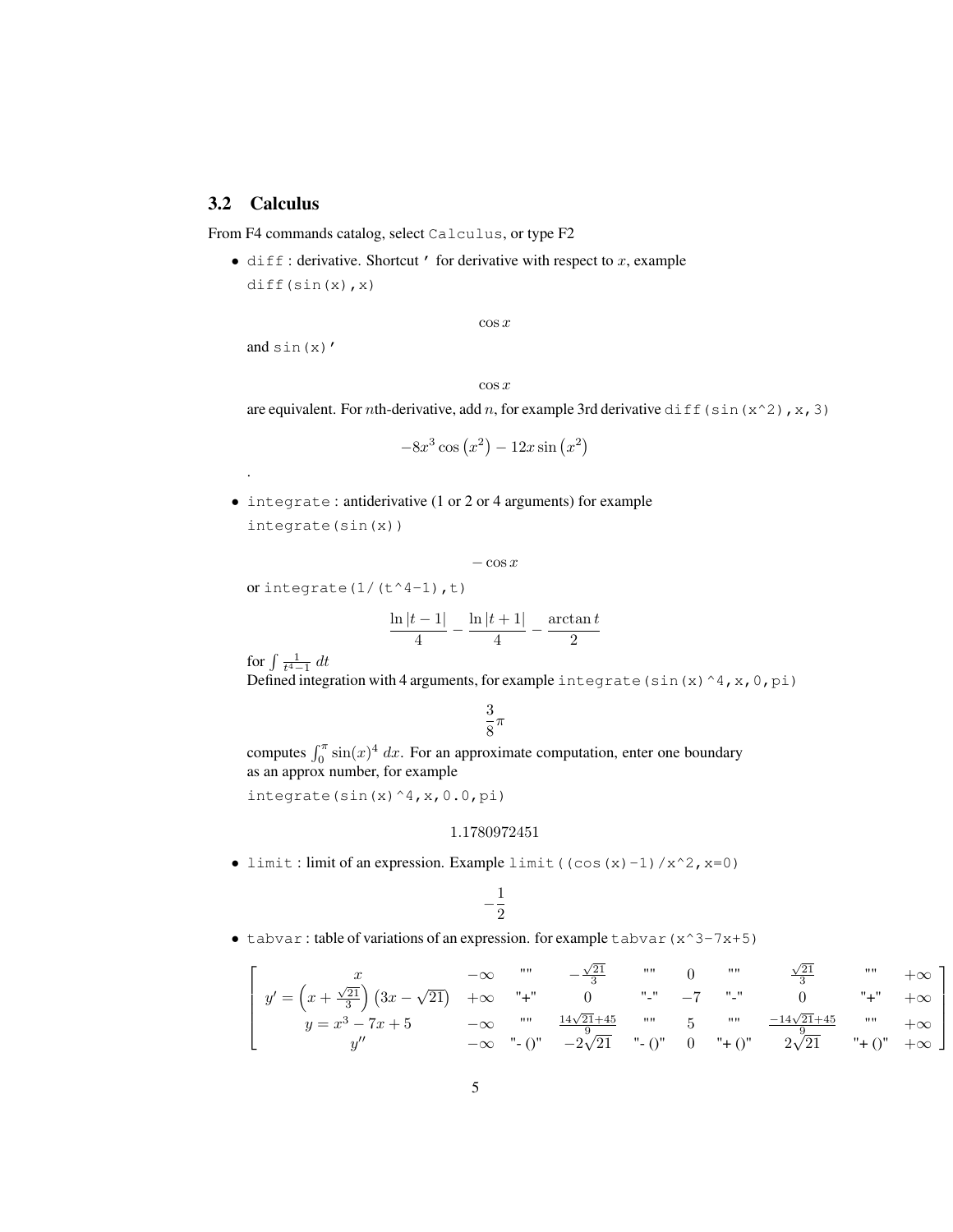one can check with the graph plot  $(x^3-7x+5, x, -4, 4)$ 



• taylor and series : Taylor expansion or asymptotic serie expansion, for example

taylor(sin(x), $x=0,5$ )

$$
x - \frac{x^3}{6} + \frac{x^5}{120} + x^6 \text{order\_size} (x)
$$

Add polynomial if you do not want to have the remainder term.

• sum : discrete summation, for example

sum(k^2,k,1,n)

$$
\frac{2(n+1)^3 - 3(n+1)^2 + n+1}{6}
$$

computes  $\sum_{k=1}^{n} k^2$ , sum( $k^2, k, 1, n$ ) =>\*

$$
\frac{1}{6}n\left(n+1\right)\left(2n+1\right)
$$

computes the sum and rewrites it factored.

# <span id="page-5-0"></span>3.3 Solvers

From F4 commands catalog, select Solve.

• solve solves an equation exactly. Takes the variable to solve for as second argument, unless it is x, for example solve ( $t^2$ -1=0,t)

$$
[-1,1]
$$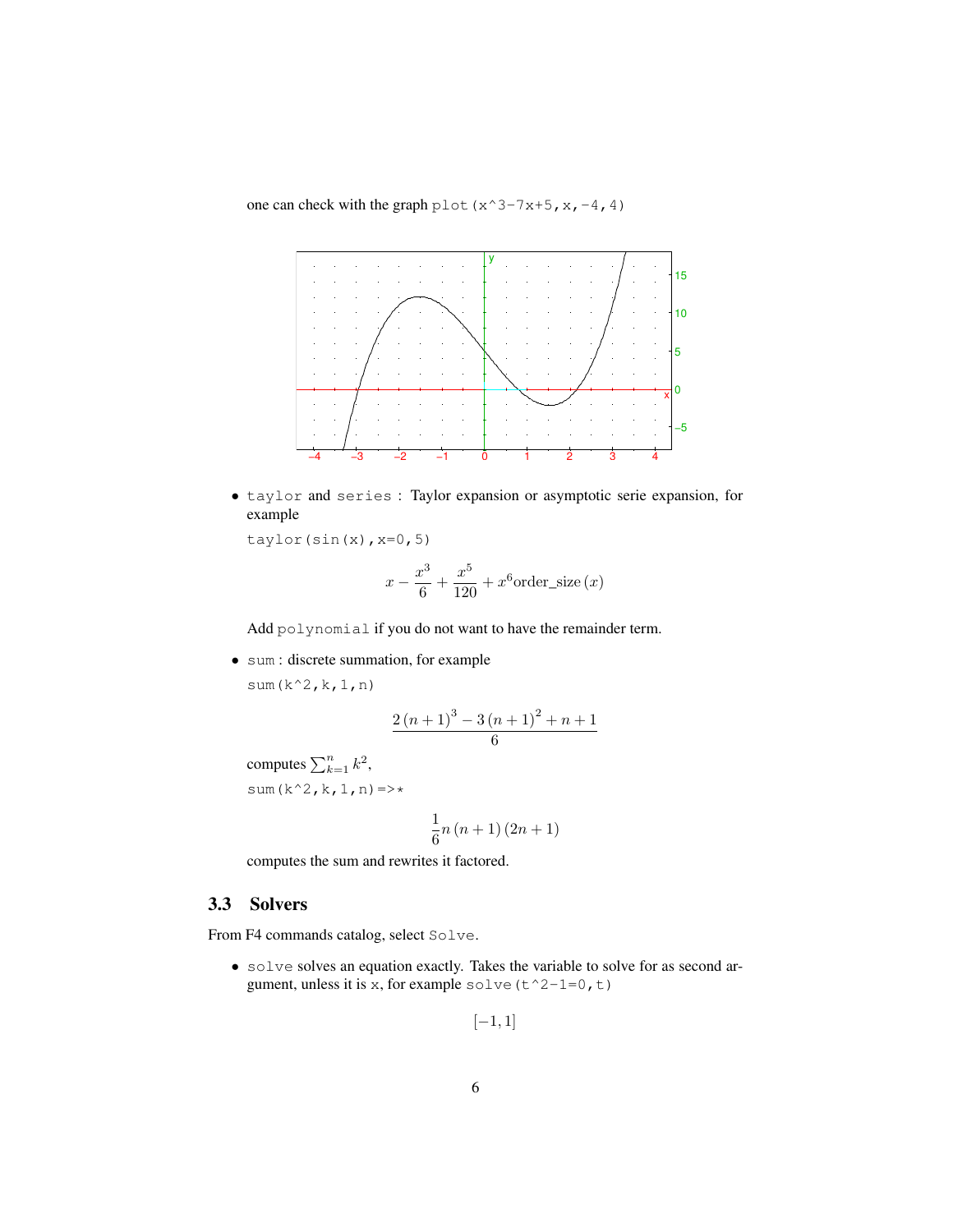If exact solving fails, run fsolve for approx solving, either with an iterative method starting with a guess  $f \circ \text{close}(\cos(x) = x, x = 0.0)$ 

#### 0.739085133215

, or by dichotomy fsolve(cos(x)=x,x=0..1)

```
[0.739085133215]
```
For complex solutions, run csolve.

It is possible to restrict solutions using assumptions on the variable, for example assume(m>1)

```
m
```
then solve  $(m^2-4=0, m)$ 

.

.

.

```
[2]
```
• solve can also solve (simple) polynomial systems, enter a list of equations as 1st argument and a list of variables as 2nd argument, for example intersection of a circle and a line:

solve( $[x^2+y^2+2y=3, x+y=1], [x,y])$ 

 $[[0, 1], [2, -1]]$ 

• Run linsolve to solve linear systems. enter a list of equations as 1st argument and a list of variables as 2nd argument, example:

linsolve( $[x+2y=3, x-y=7]$ ,  $[x, y]$ )

$$
\left[\frac{17}{3},-\frac{4}{3}\right]
$$

• Run desolve to solve exactly a differential equation. for example, to solve  $y'=2y$ , type desolve (y'=2y). Another example with an initial condition: desolve( $[y'=2y, y(0)=1]$ , x, y)

Run odesolve for approx solving or plotode for a graphic representation of the approx. solution.

• rsolve solves some recurrence relations  $u_{n+1} = f(u_n, \ldots)$ , for example to solve the arithmetico-geometric recurrence  $u_{n+1} = 2u_n + 3$ ,  $u_0 = 1$ , type:

rsolve $(u(n+1)=2*u(n)+3, u(n), u(0)=1)$ 

 $[4 \cdot 2^n - 3]$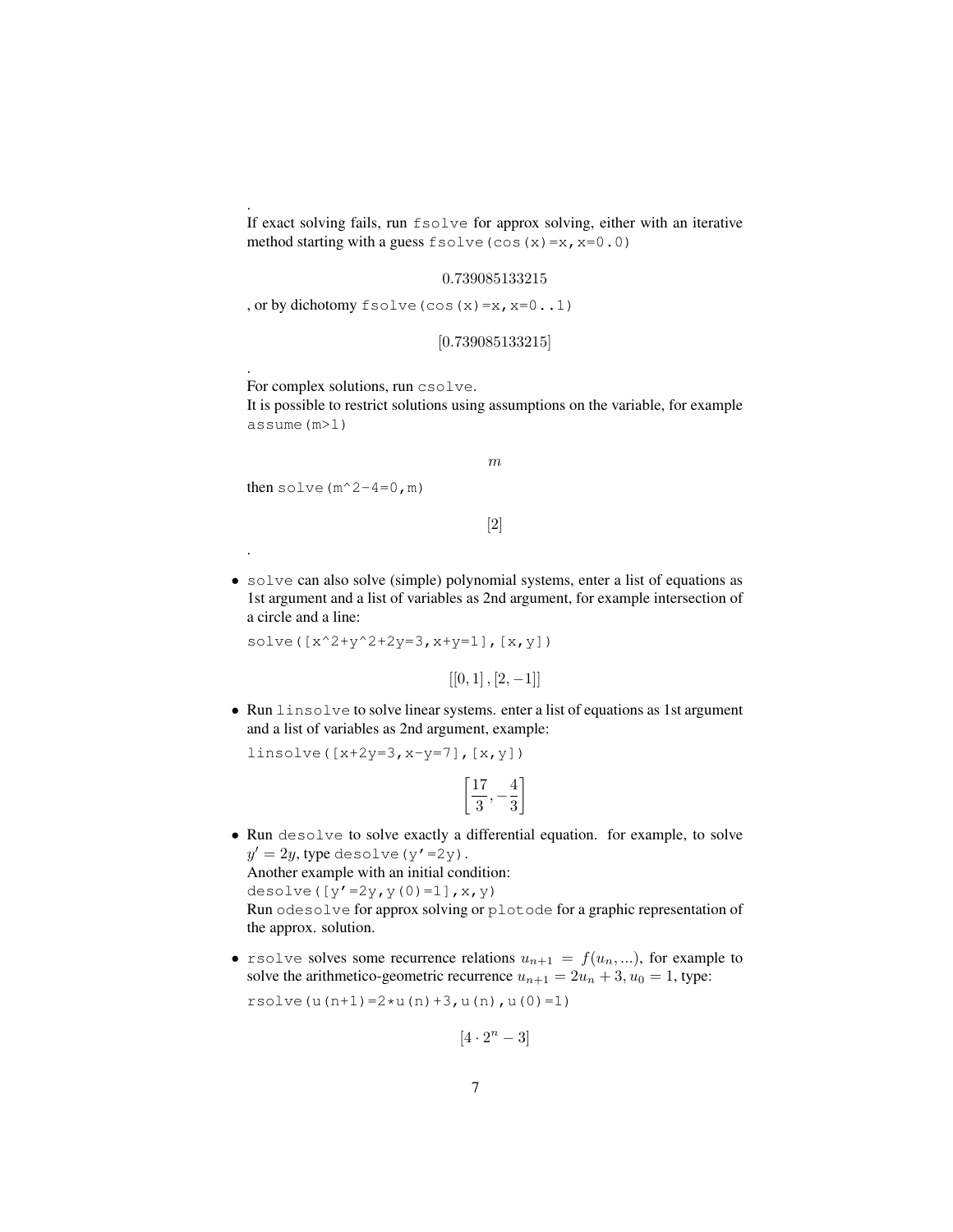# <span id="page-7-0"></span>3.4 Arithmetic

When required, the distinction between integer arithmetic and polynomial arithmetic is done by a prefix i for integer commands. For example ifactor for integer factorization and factor for polynomial factorization (or cfactor for polynomial factorization over C). Some commands work for integers and polynomials, like gcd and lcm.

### <span id="page-7-1"></span>3.4.1 Integers

From F4 catalog, select Arithmetic, Crypto. Shortcut shift S↔D

• iquo $(a, b)$ , irem $(a, b)$  quotient and remainder of euclidean division of two integers.

iquo(23,13),irem(23,13)

1, 10

• isprime (n) checks whether *n* is prime. This is a probabilisitic test for large values of n.

```
isprime(2^664+1)
```
#### faux

• ifactor(n) factorizes an integer (not too large, since algorithms used are trial division and Pollard- $\rho$ , there is no space left in memory for quadratic sieve), for example

 $ifactor(2^64+1)$ 

#### 67280421310721 · 274177

Shortcut  $\rightarrow$  then  $*(=>*)$ 

•  $gcd(a, b)$ ,  $lcm(a, b)$  GCD and LCM of two integers or polynomials.

gcd(25,15),lcm(25,15)

```
5, 75
```

$$
\gcd(x^3 - 1, x^2 - 1), \text{lcm}(x^3 - 1, x^2 - 1)
$$

$$
x-1, (x^2+x+1) (x^2-1)
$$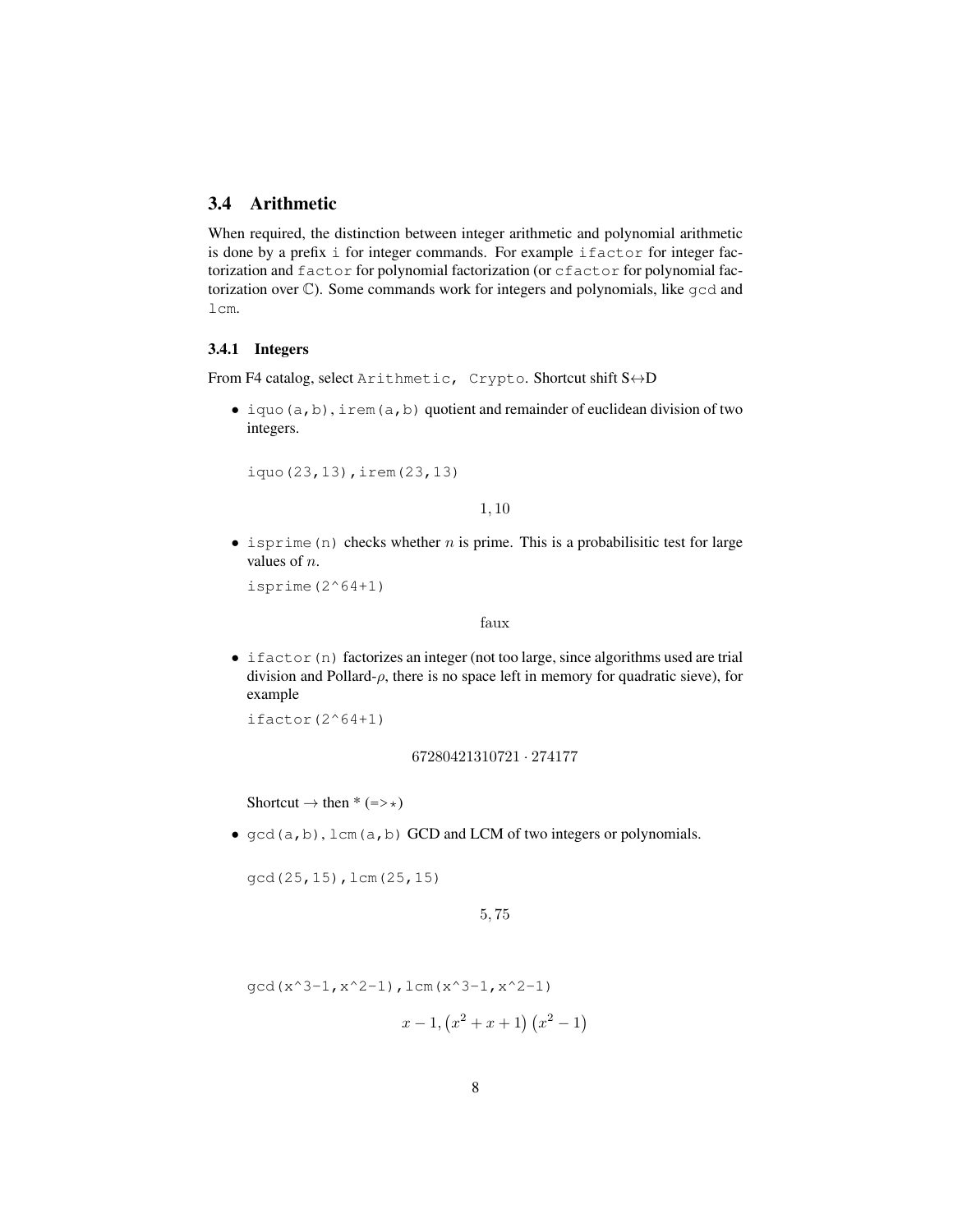• iegcd(a,b) returns 3 integers  $u, v, d$  such that  $au + bv = d$  where d is the GCD of a et b,  $|u| < |b|$  and  $|v| < |a|$ .

u,v,d:=iegcd(23,13); 23u+13v

 $[4, -7, 1]$ , 1

• ichinrem([a,m],[b,n]) returns (if possible) c such that  $c = a \pmod{m}$ and  $c = b \pmod{n}$  (if m are n coprime, c exists).

```
c,n:=ichinrem([1,23],[2,13]); irem(c,23);
 irem(c,13)
```
[93, 299] , 1, 2

• powmod (a, n, m) returns  $a^n \pmod{m}$  computed by the fast modular powering algorithm

```
powmod(7,22,23)
```
1

• asc converts a string to a list of ASCII code, char converts back a list to a string. These commands may be used to easily write cryptographic algorithms with string messages.

#### <span id="page-8-0"></span>3.4.2 Polynomials

From F4 catalog, select Polynomials. The default variable is  $x$ , otherwise you can specify it as last optional argument. For example degree ( $x^2*y$ ) or degree ( $x^2*y$ , x) return 2, degree  $(x^2*y,y)$  returns 1.

• coeff(P, n) coefficient of  $x^n$  in P, lcoeff(P) leading coefficient of P, for example

 $P:=x^3+3x$ ; coeff $(P,1)$ ; lcoeff $(P)$ 

$$
x^3 + 3x, 3, 1
$$

• degre(P) degree of polynomial  $P$ degree(x^3)

3

• quo(P, Q), rem(P, Q) quotient and remainder of euclidean division of P by Q  $P:=x^3+7x-5$ ;  $Q:=x^2+x$ ; quo $(P,Q)$ ; rem $(P,Q)$ 

$$
x^3 + 7x - 5, x^2 + x, x - 1, 8x - 5
$$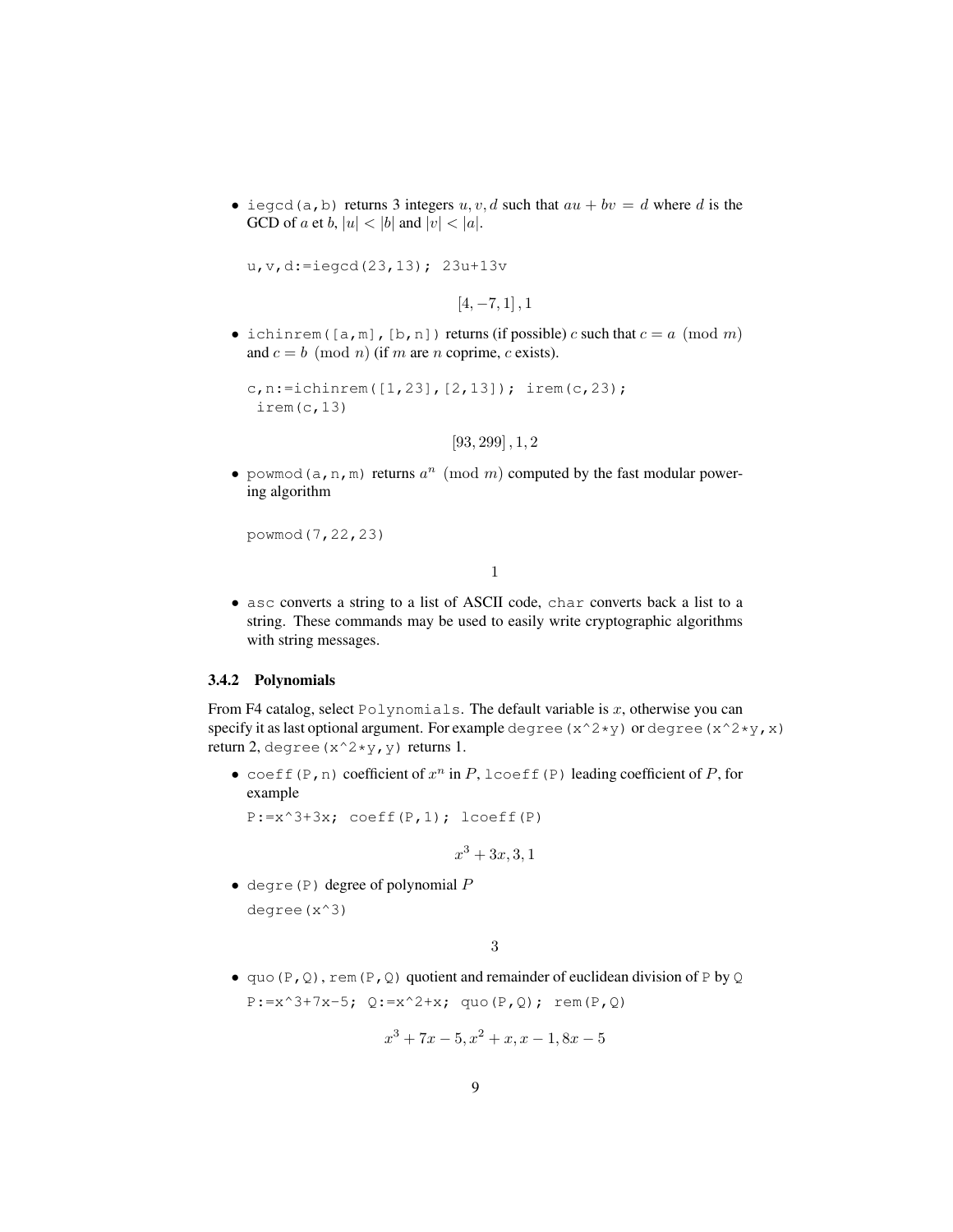• proot (P) : approx. roots of  $P$  (all roots, real and complex)

```
proot(x^5+x+1)
```
 $[-0.754877666247, -0.5 - 0.866025403784\mathrm{i}, -0.5 + 0.866025403784\mathrm{i}, 0.877438833123 - 0.74486176662\mathrm{i}, 0.8784833123 - 0.74486176662\mathrm{i}]$ Graphic representation

```
point(proot(x^5+x+1))
```


 $\bullet$  interp(X, Y) : for two lists of the same size, returns the interpolating polynomial P such that  $P(X_i) = Y_i$ .

 $X, Y := [0, 1, 2, 3], [1, -3, -2, 0];$   $P :=$ interp(X,Y) =>+

$$
\left[0,1,2,3\right], \left[1,-3,-2,0\right], \frac{-4x^3 + 27x^2 - 47x + 6}{6}
$$

Graphic representation

scatterplot(X,Y); plot(P,x,-1,4)

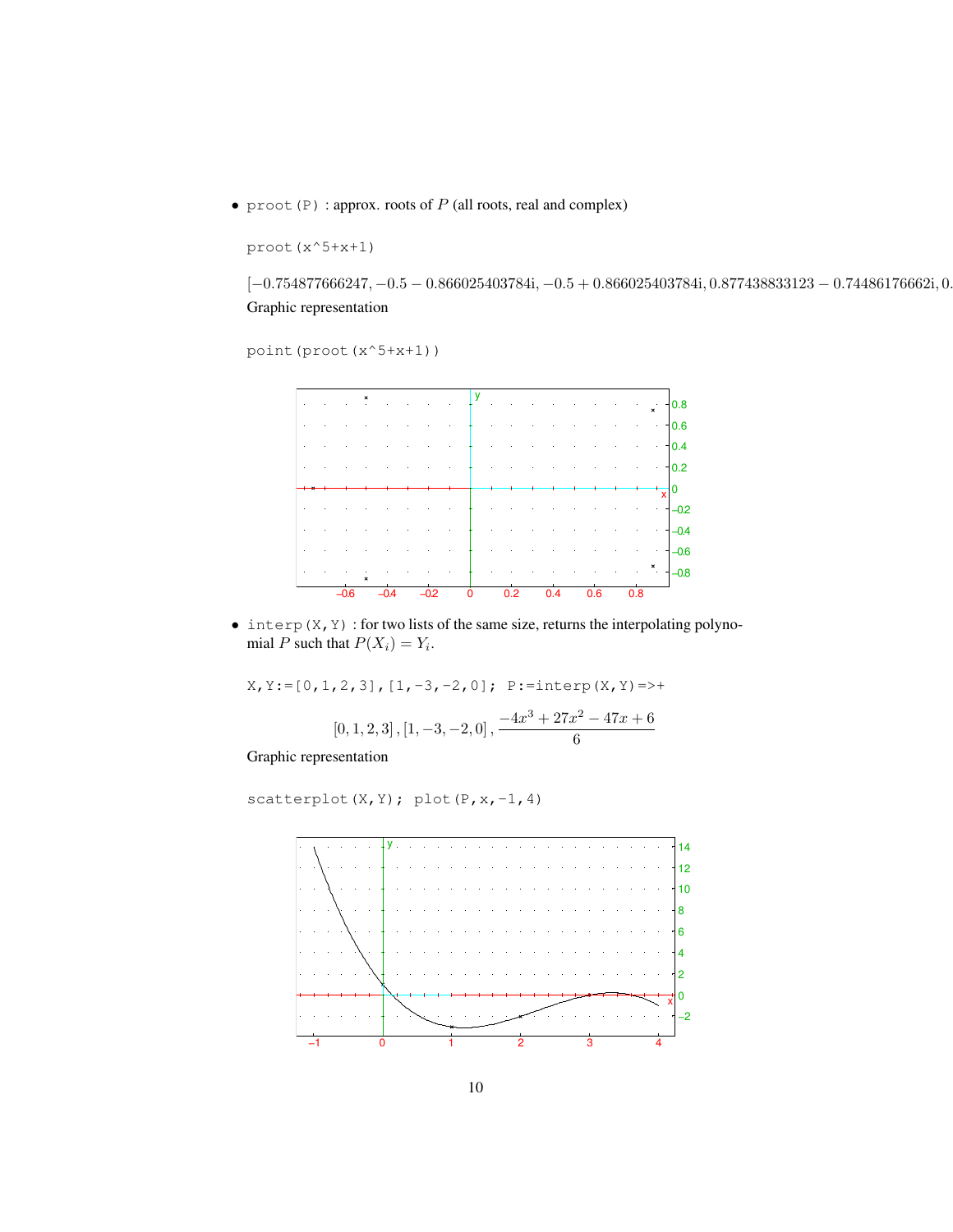• resultant  $(P, Q)$  : resultant of polynomials  $P$  and  $Q$  $P:=x^3+7x-5$ ;  $Q:=x^2+x$ ; resultant(P,Q)

$$
x^3 + 7x - 5, x^2 + x, 65
$$

- hermite (x, n) : n-th Hermite polynomial (orthogonal for the density  $e^{-x^2}dx$ on  $\mathbb{R}$ )
- laguerre(x, n, a) :  $n$ -th Laguerre polynomial
- legendre(x,n) : n-th Legendre polynomial (orthogonal for the density  $dx$ on  $[-1, 1]$ )
- tchebyshev1(n) and tchebyshev2(n) Tchebyshev polynomials of 1st and 2nd kind defined by :

 $T_n(\cos(x)) = \cos(nx), \quad U_n(\cos(x))\sin(x) = \sin((n+1)x)$ 

#### <span id="page-10-0"></span>3.5 Linear algebra, vectors, matrices

Xcas does not make distinction between vectors and lists. For example,

 $v:=[1,2];$   $w:=[3,4]$ 

defines 2 vectors v and w, then dot will compute the scalar product of v and w: dot(v,w)

11

A matrix is a list of lists of the same size. You can enter a matrix element by element using the matrix editor (shift-MATR EXE or F6 0). Enter a new variable name to create a new matrix or the name of an existing variable to edit a matrix. The , key may be used to insert a line or column, and the DEL key erases the line or column of the selection (press UNDO if you want to go one step back). For small matrices, it is also convenient to enter them directly in the commandline, for example to define

$$
A = \left(\begin{array}{cc} 1 & 2 \\ 3 & 4 \end{array}\right)
$$

 $A:=[[1,2],[3,4]]$ 

or  $[1,2]$ ,  $[3,4]$ ] =>A

$$
\left[\begin{array}{cc} 1 & 2 \\ 3 & 4 \end{array}\right]
$$

It is recommended to store matrices in variables!

If a matrix is defined by a formula, then it's better to use the matrix command (shift-MATR EXE AC), for example: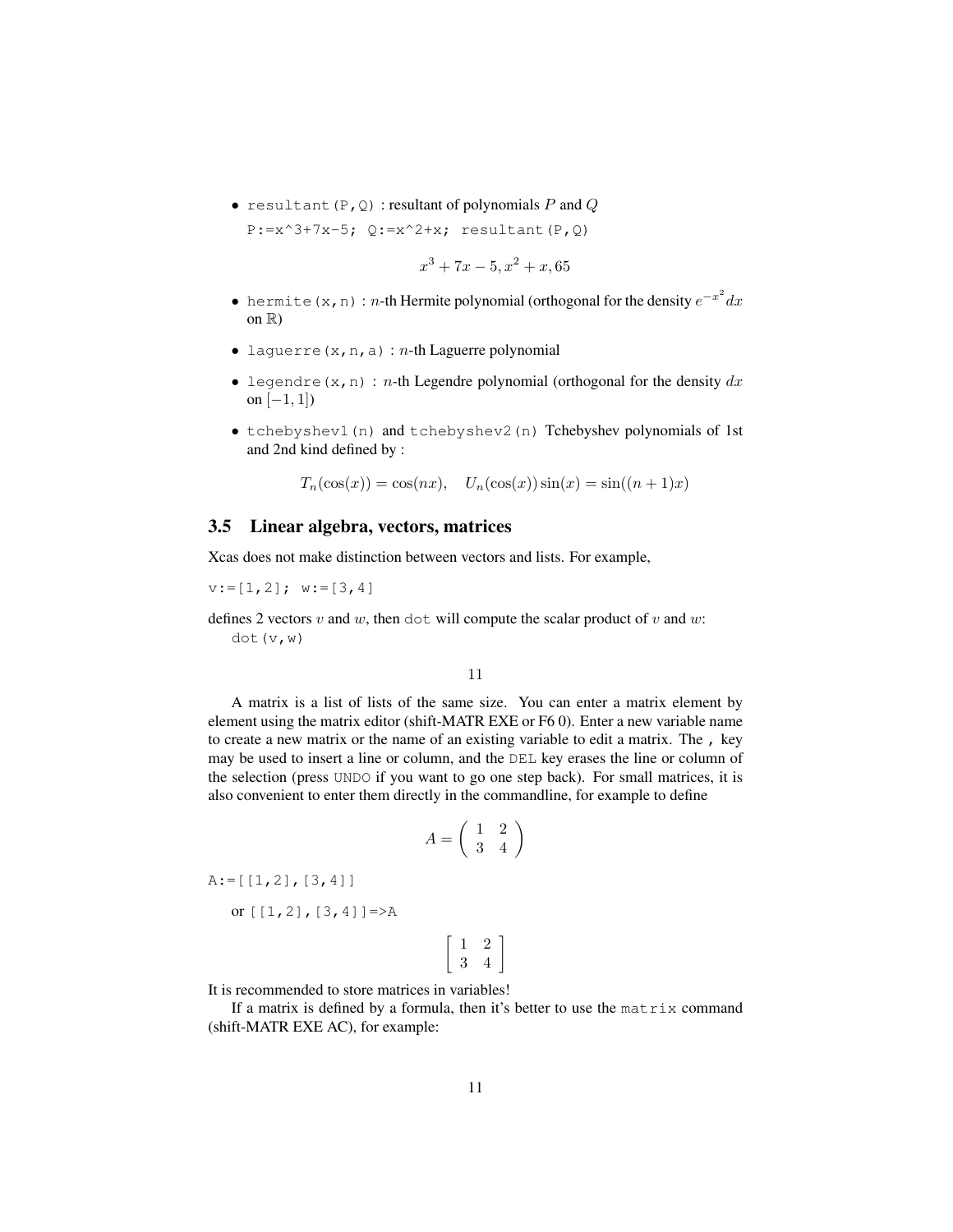$matrix(2,2,(j,k)\rightarrow 1/(j+k+1))$ 

returns the matrix where coefficient line j and column k is  $\frac{1}{j+k+1}$  (beware, indices begin at 0).

 $\left(\begin{array}{cc} 1 & \frac{1}{2} \\ \frac{1}{2} & \frac{1}{3} \end{array}\right)$ 

Run idn(n) to get the identity matrix of order  $n$  and ranm(n,m, law, [parameter]) to get a matrix with random coefficients with dimensions  $n, m$ . for example

 $\setminus$ 

U:=ranm(4,4,uniformd,0,1)

 $\sqrt{ }$  $\overline{\phantom{a}}$ 0.383762286976 0.825535877142 0.0712354816496 0.640399608761 0.277037233114 0.385660002008 0.967445645481 0.955524944235 0.658353145234 0.393765959423 0.940668717492 0.881703319494  $0.168567307759 \> \ 0.833197717089 \> \ 0.52638866799 \> \ 0.38078169385$  $\setminus$  $\Big\}$  $N:$ =ranm(4,4,normald,0,1)  $\sqrt{ }$  $\overline{\phantom{a}}$ 0.438672615623 −1.08072554736 −1.87165197475 0.869559690319 1.15057649806 2.08750998169 −1.19023312065 0.366829848087  $-1.65374124495 \quad -0.276421576494 \quad -0.393102505248 \quad -1.42117901973$ 1.99331539221 −1.11210372428 −0.581409118539 −0.42763568061  $\setminus$  $\Big\}$ 

For basic arithmetic on matrices, use keyboard operators  $(+-\star, \text{inverse})$ . Otherwise, open catalog and select Matrices

• eigenvals(A)

$$
\frac{\sqrt{33}+5}{2}, \frac{-\sqrt{33}+5}{2}
$$

eigenvects(A)

$$
\left[\begin{array}{cc} \sqrt{33} - 3 & -\sqrt{33} - 3 \\ 6 & 6 \end{array}\right]
$$

eigenvalues and eigenvectors of matrix A.

 $\bullet$  P, D: = jordan(A)

$$
\left[\begin{array}{cc} \sqrt{33} - 3 & -\sqrt{33} - 3 \\ 6 & 6 \end{array}\right], \left[\begin{array}{cc} \frac{\sqrt{33} + 5}{2} & 0 \\ 0 & \frac{-\sqrt{33} + 5}{2} \end{array}\right]
$$

finds the Jordan normal form of matrix  $A$ , returns matrices  $P$  and  $D$  such that  $P^{-1}AP = D$ , with D upper triangular (diagonal if A is diagonalizable)

•  $Ak: = matpow(A, k)$ 

$$
\left[\begin{array}{cc} \frac{1}{66} \left(\sqrt{33}-3\right) \left(\frac{\sqrt{33}+5}{2}\right)^k \sqrt{33}-\frac{1}{66} \left(-\sqrt{33}-3\right) \left(\frac{-\sqrt{33}+5}{2}\right)^k \sqrt{33} & \frac{1}{132} \left(\sqrt{33}-3\right) \left(\frac{\sqrt{33}+5}{2}\right)^k \left(\sqrt{33}+11\right) -\frac{6}{66} \left(\frac{\sqrt{33}+5}{2}\right)^k \sqrt{33}-\frac{6}{66} \left(\frac{-\sqrt{33}+5}{2}\right)^k \sqrt{33} & \frac{6}{132} \left(\frac{\sqrt{33}+5}{2}\right)^k \left(\sqrt{33}+11\right) \end{array}\right]
$$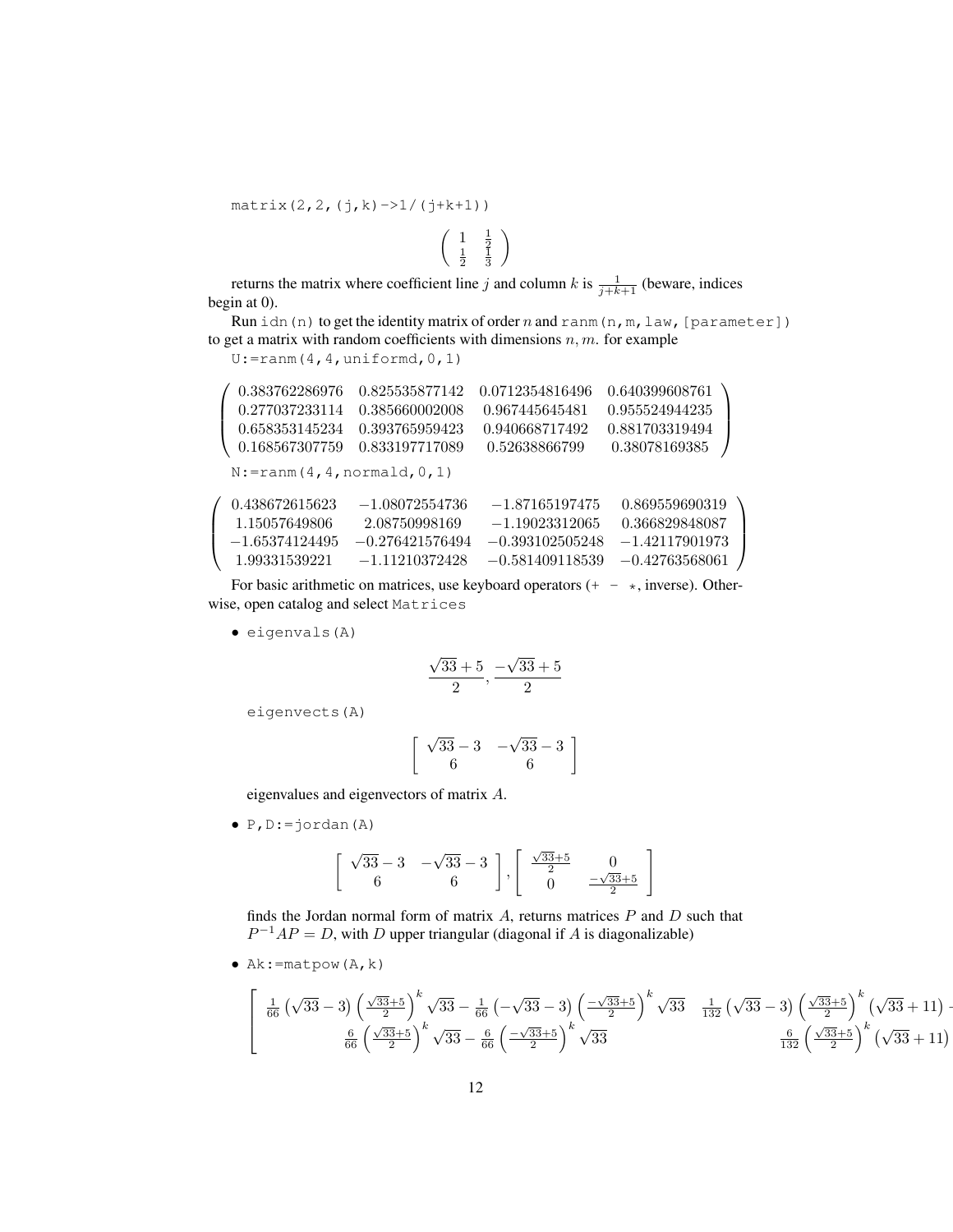computes matrix  $A$  to the  $k$ -th power, where  $k$  is symbolic.

- rref: row reduction to echelon form
- Lu: LU factorization of matrix A, returns a permutation  $P$  and two matrices  $L$ (lower) and U (upper) such that  $PA = LU$ . The result of

 $P$ , L, U:=lu(A)

$$
[0,1]\,, \left[\begin{array}{cc} 1 & 0 \\ 3 & 1 \end{array}\right], \left[\begin{array}{cc} 1 & 2 \\ 0 & -2 \end{array}\right]
$$

may be passed as an argument to the command linsolve (P, L, U, v)

$$
\left[0,\frac{1}{2}\right]
$$

to solve a system  $Ax = b$  by solving two triangular systems (in  $O(n^2)$  instead of  $O(n^3)$ ).

- $\alpha$  qr QR factorization of matrix A, Q is orthogonal and R upper triangular,  $A =$ QR.
- svd(A) singular value decomposition of matrix A returns U orthogonal, S vector of singular values, Q orthogonal such that  $A=U*diag(S)*tran(Q)$ . The ratio of the largest and the smallest singular value of  $S$  is the condition number of A relative to the Euclidean norm.

# <span id="page-12-0"></span>4 Probabilities and statistics

# <span id="page-12-1"></span>4.1 Random numbers

From F4 catalog, select Probabilities then rand()

0.206383689772

(real in  $[0, 1)$ ) or  $n:=6$ :; randint(n)

#### "Done", 5

(integer between 1 and  $n$ ). Other commands with prefix rand are available, followed by the name of the law, for example randbinomial  $(n, p)$  returns a random integer according to binomial law of parameters  $n, p$ . For a random vector or matrix, run ranv or ranm (from Alglin, Matrice submenu), for example for a vector with 10 random reals according to normal law (mean 0, stddev 1), type

ranv(10,normald,0,1)

 $[-1.0292213846, 0.549673205703, 0.353153821095, 1.03060992213, -0.632884555692, 1.03592365468, 0.29980763]$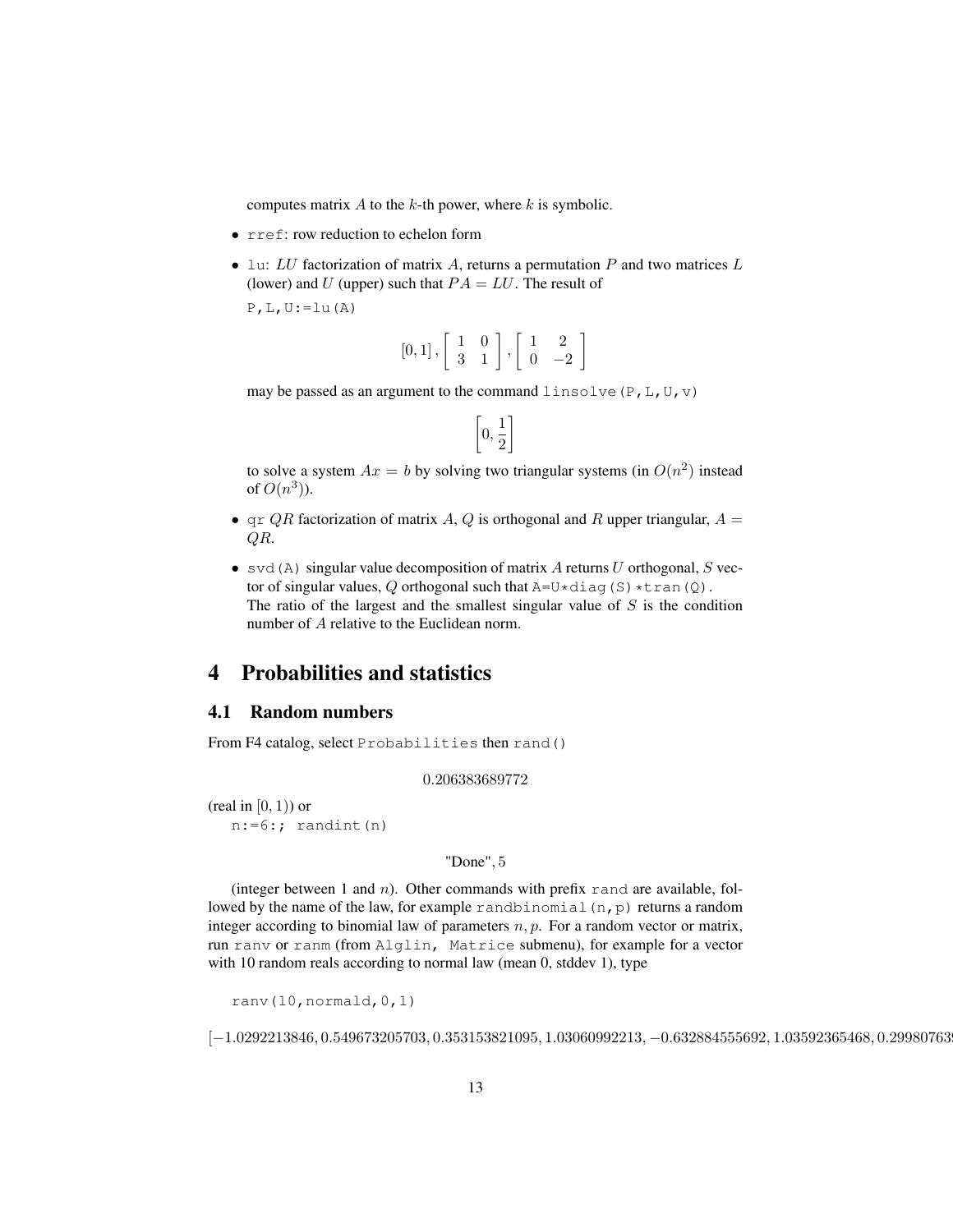# <span id="page-13-0"></span>4.2 Probabilities

From F4 catalog, select Probabilities (8). There you will find a few distribution laws: binomial, normald, exponentiald and uniformd. Other distribution must be keyed in: chisquared, geometric, multinomial, studentd, fisherd, poisson.

To get the cumulated distribution function, enter the law name then the \_cdf suffix (shortcut: select cdf in the catalog at the end and press F1). Inverse cumulated distribution function follows the same principle with \_icdf suffix (shortcut: select cdf in the catalog and press F2).

Example : find the centered interval  $I$  for the normal law of mean 5000, standard deviation 200, such that the probability to be outside  $I$  is 5%

M:=5000; S:=200; normald\_icdf(M,S,0.025);normald\_icdf (M,S,0.975)

5000, 200, 4608.00720309, 5391.99279691

# <span id="page-13-1"></span>4.3 1-d statistics

The statistic functions are taking lists as arguments,

l:=[9,11,6,13,17,10]

From F4 catalog, select Statistics:

 $\bullet$  mean(1)

11

: arithmetic mean of a list

 $\bullet$  stddev(1)

$$
\frac{\sqrt{105}}{3}
$$

: standard deviation of a list. Run

stddevp(l)

√ 14

to get an unbiaised estimate of the standard deviation of a population from a sample 1

 $\bullet$  median(l)

10.0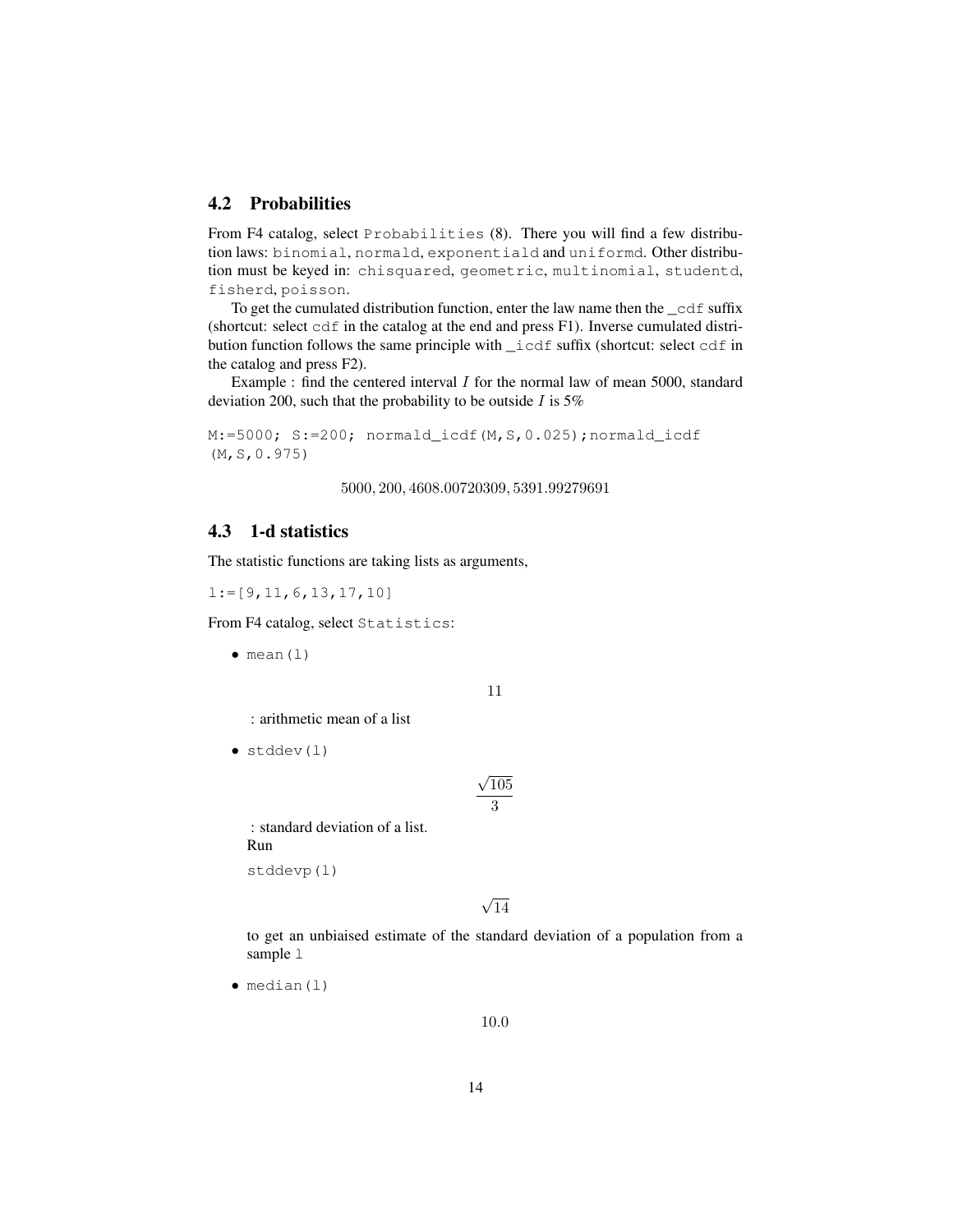```
, quartile1(l)
```

```
9.0
```

```
quartile3(l)
```
,

13.0

returns respectivly the median, first and third quartile of a list.

For 1-d statistics with frequencies, replace  $1$  by two lists of the same length, the first list being the values of the serie, the second list the frequencies. For graphic representations, open catalog, Graphic and select histogram or barplot.

# <span id="page-14-0"></span>4.4 2-d statistics

From F4 catalog, select Statistics:

- correlation  $(X, Y)$ : correlation of two lists X and Y of the same length.
- covariance  $(X, Y)$ : covariance of two lists X and Y of the same length.
- regression computations: run commands with suffix  $_r$  regression  $(X, Y)$ , for example linear\_regression(X, Y) returns coefficients  $m, p$  of the linear regression line  $y = mx + p$ .
- linear\_regression\_plot(X,Y) and all commands of suffix \_regression\_plot will display the line (or curve) of the regression. These commands will also print the  $R^2$  coefficient that give information on the quality of adjustment ( $R^2$  near 1 is good).

# <span id="page-14-1"></span>5 Graphics

From F4 catalog, select Graphics (shortcut 7).

• plot(f(x), x=a..b) plot expression  $f(x)$  for  $x \in [a, b]$ . Discretization option: xstep=, for example plot (x^2, x=-4..4, xstep=1)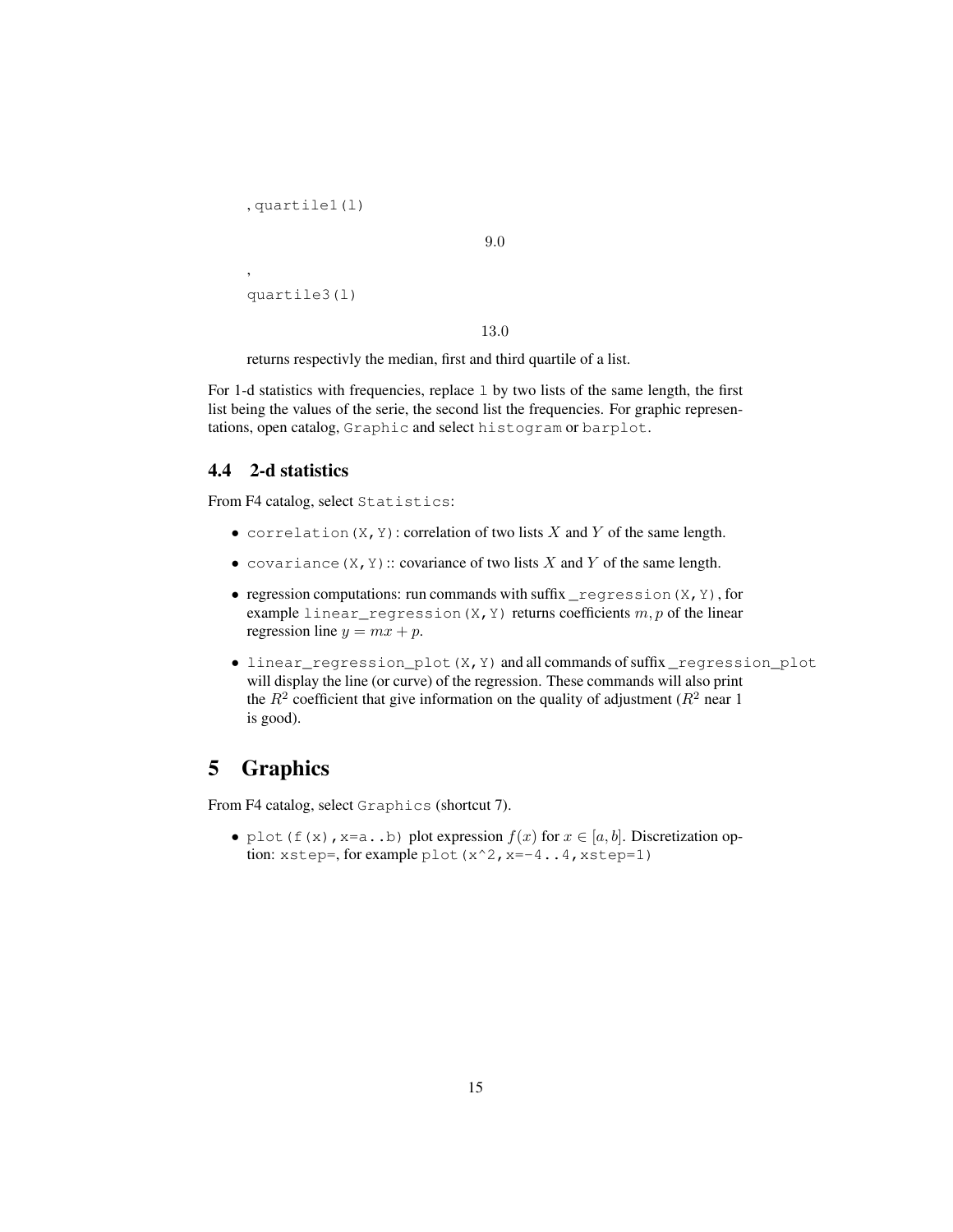

Default is 384 evaluations per plot (one per horizontal pixel).

• plotseq(f(x),  $x=[u0, a, b]$ ) webplot for a recurrent sequence  $u_{n+1} =$ procseq (1 (x), x=[u0, a, b]) webplot for a recurrent sequence  $u_{n+1} = f(u_n)$  of first term  $u_0$ , for example if  $u_{n+1} = \sqrt{2+u_n}$ ,  $u_0 = 6$ , with a plot on [0, 7]

plotseq(sqrt(2+x),x=[6,0,7])



• plotparam([x(t), y(t)],t=tm..tM) parametric plot  $(x(t), y(t))$  for  $t \in$  $[t_m, t_M]$ . Discretization option: tstep=. Example plotparam([sin(2t),cos(3t)],t,0,2\*pi)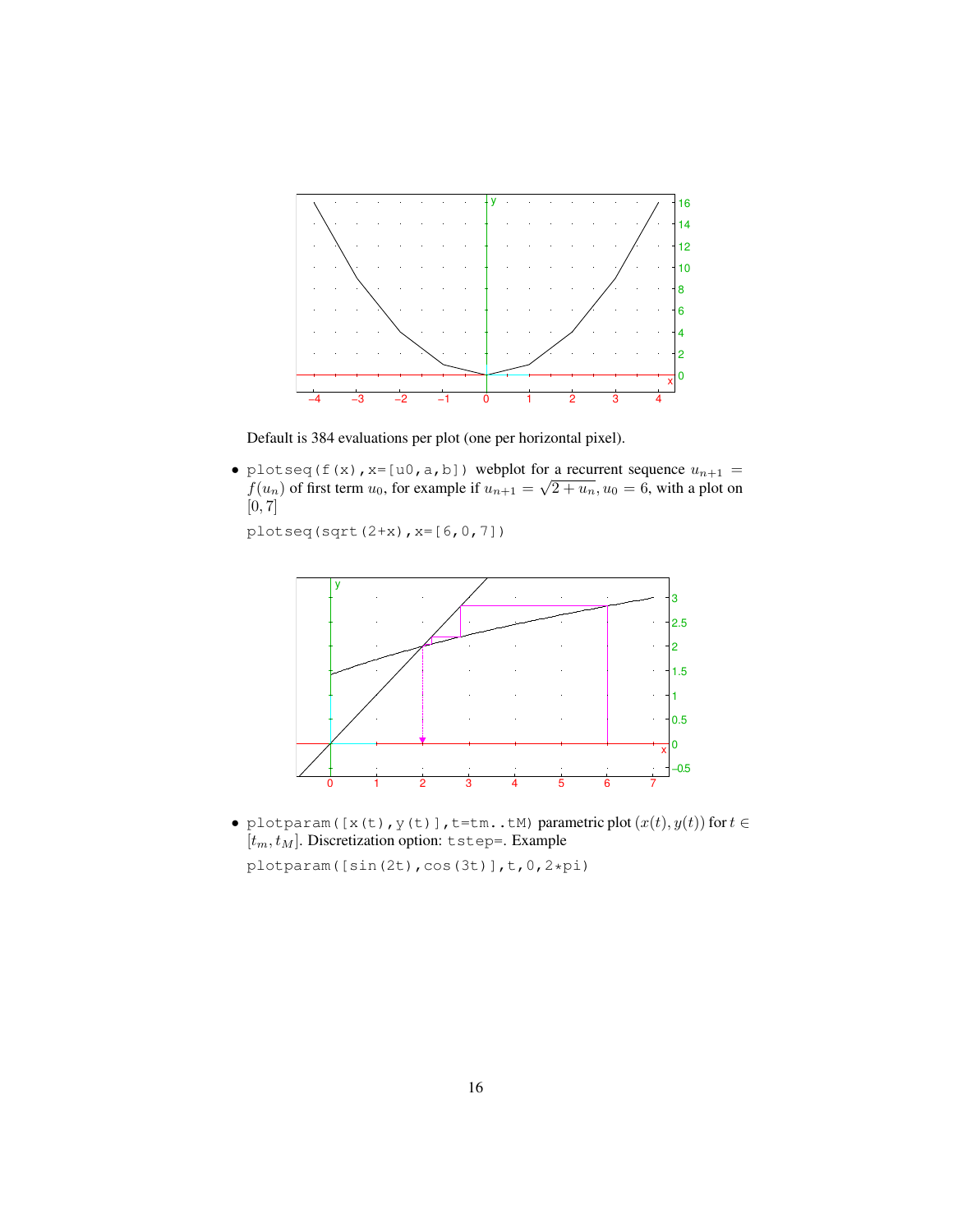

• plotpolar(r(theta), theta=a..b) polar plot of  $r(\theta)$  for  $\theta \in [a, b]$ , for example

plotpolar(sin(3\*theta),theta, 0, 2\*pi)



- plotlist(l): plot a list 1, i.e. draws a polygonal line with vertices  $(i, l_i)$ (index  $i$  starts at 0). plotlist([X1,Y1],[X2,Y2],...) polygonal line with vertices the points of coordinates  $(X_i, Y_i)$
- scatterplot(X,Y), polygonscatterplot(X,Y) for two lists X,Y of the same size, draws the points or a polygonal line of vertices  $(X_i, Y_i)$
- histogram(l,class\_min,class\_size) plots the histogram of data in l, class size class\_size, first class starts at class\_min. Example: check the random generator quality

```
l:=ranv(500,normald,0,1); histogram(l,-4,0.25
); plot(normald(x), x, -4, 4)
```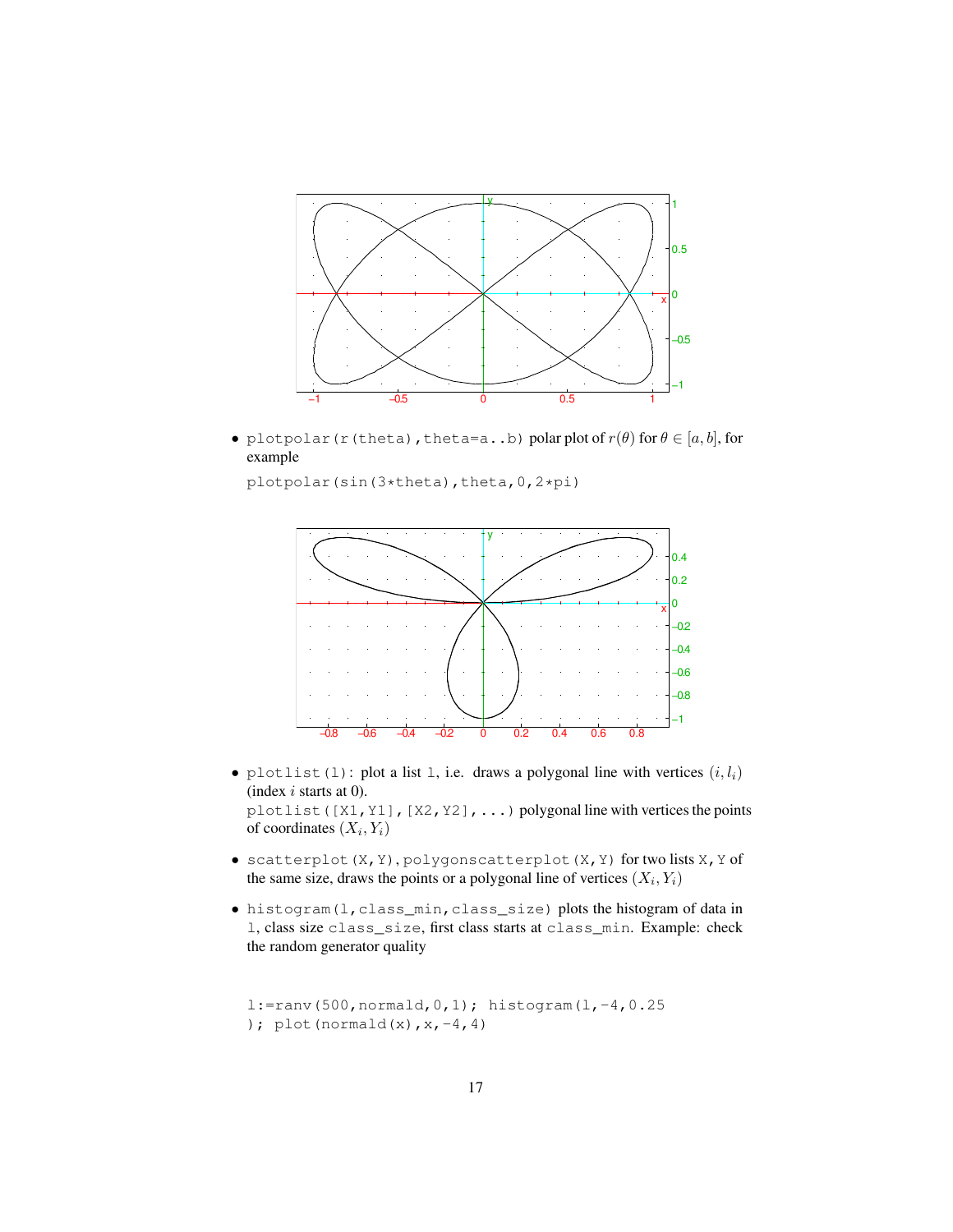

- plotcontour  $(f(x, y)$ ,  $[x=xmin..xmax, y=ymin..ymax]$ ,  $[10, 11, ...]$ ) plot implicit curves  $f(x, y) = l_0, f(x, y) = l_1, ...$
- plotfield(f(t,y), [t=tmin..tmax, y=ymin..ymax]) plot the field of tangents for the differential equation  $y' = f(t, y)$ . Add the optional last parameter,  $p$ lotode=[t0,y0] to plot simultaneously the solution with initial condition  $y(t_0) = y_0$ . Example  $y' = \sin(ty)$  for  $t \in [-3, 3]$  and  $y \in [-2, 2]$

```
plotfield(sin(t*y),[t=-3..3,y=-3..3],plotode=
[0,1])
```


N.B.: plotode may be used outside of plotfield.

For simultaneous plots, write commands separated by ; For display options, press the OPTN key:

• display=color color option: select a color then press F2, for example plot(sin(x),display=red)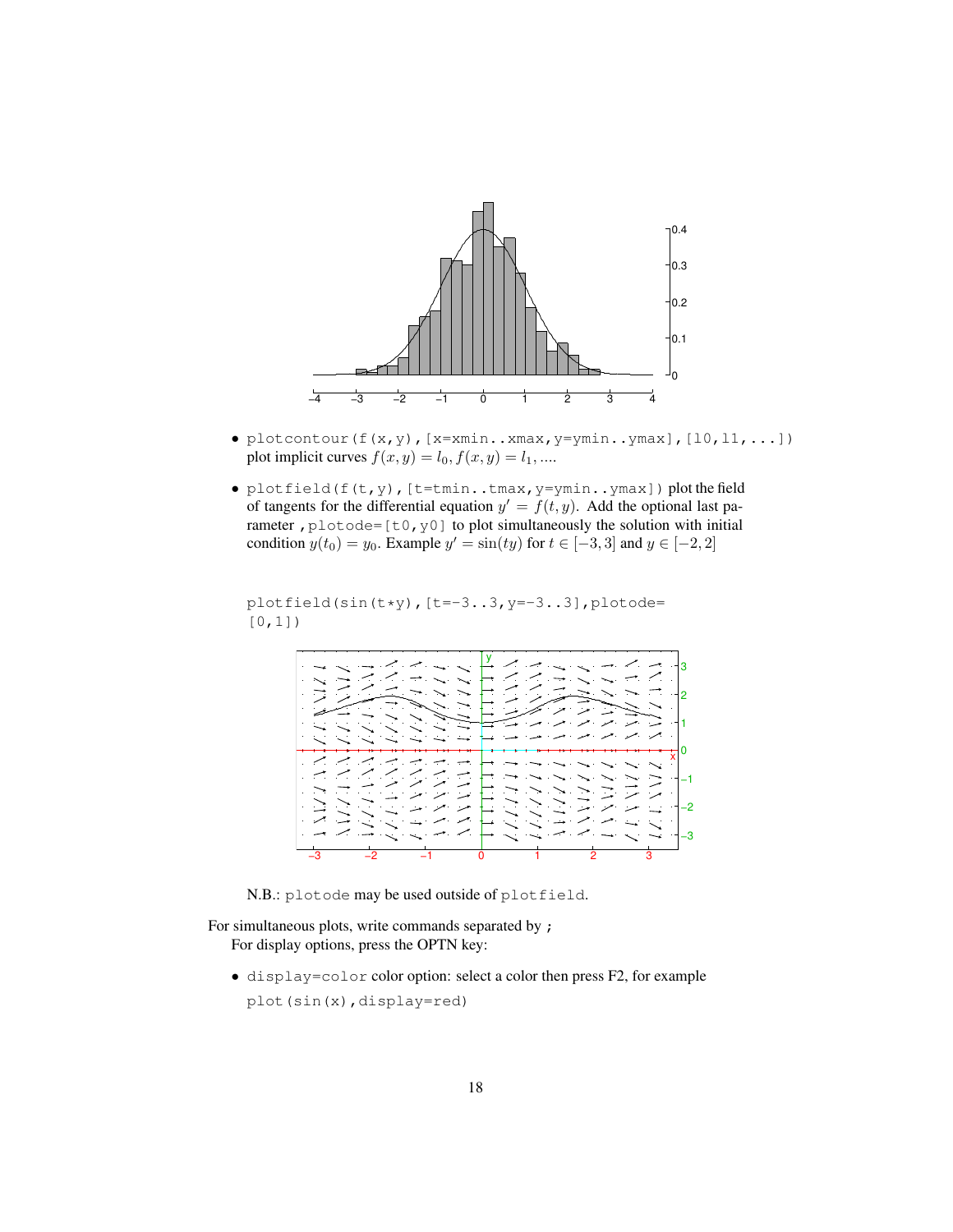

- display=line\_width\_2 to display=line\_width\_8: change segments width (including inside polygonal line used to plot a curve). Simultaneous display options should be added with +. For example display=red+line\_width\_2
- Circles and rectangles with edges parallel to the coordinate axis may be filled with display=filled (this attribute might be added to other attributes)
- If you want to define the display window (overwriting the autoscale computation), select  $g\perp_x$  or/and  $g\perp_y$  and add an x or y interval, for example

x[' y −1.5 −1 −0.5 0 0.5 1 1.5 2

0

1

2

3

 $gl_x=-2.2;gl_y=-1.4;plot(exp(x))$ 

Note that q<sub>1</sub> commands must preced the plotting command.

• If you want to remove axes, select axes and press F2 (axes=0). Like  $gl_{-}$ commands, axes=0 must preced the plotting command. Axes can be removed interactively when the graph screen is displayed by pressing VARS.

# <span id="page-18-0"></span>6 Programs

You can program either with Xcas-like syntax (English or French) or with Python-like syntax.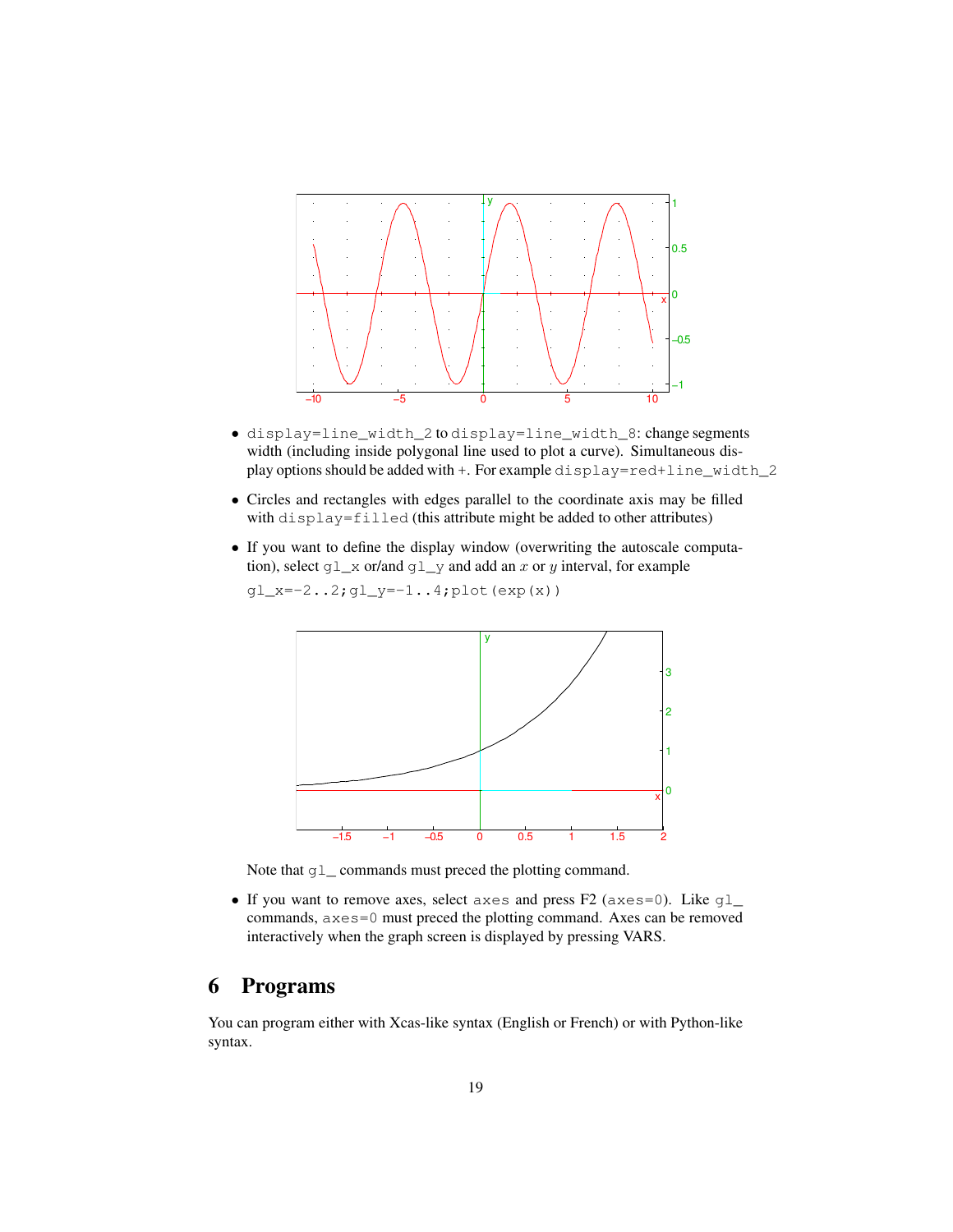Example : function defined by an algebraic expression nom\_fonction(parametres):=expression for example simple confidence interval for a frequency  $p$  in a sample of size  $N$ 

$$
F(P,N) := [P-1/sqrt(N), P+1/sqrt(N)]
$$

$$
(P, N) \mapsto \left[ P - \frac{1}{\sqrt{N}} \quad P + \frac{1}{\sqrt{N}} \right]
$$

Test F(0.4,30)

#### [0.217425814165, 0.582574185835]

Second example : more precise confidence interval for a frequency  $p$  in a sample of size N:

 $f(P,N):=[P-1.96*sqrt(P*(1-P)/N),P+1.96*sqrtt$  $(P * (1-P) / N)$ ]

$$
(P,N) \mapsto \left[ \begin{array}{cc} P-1.96\sqrt{P\frac{1-P}{N}} & P+1.96\sqrt{P\frac{1-P}{N}} \end{array} \right]
$$

To avoid computing twice the same quantity, one can insert a local variable. The commandline is not well adapted to write these kinds of functions. For non algebraic functions, it is best to run the program editor. Press F6, select Script Editor, clear the editor if it is not empty (F6 Clear) and type with the help of test (F1), loop (F2) for programming structures the following program, in Xcas syntax:

```
function f(P,N) local D; D:=1.96*sqrt
(P*(1-P)/N); return [P-D, P+D]; ffunction;
```

$$
(P,N) \mapsto \left( \begin{array}{c} \{ \begin{array}{c} \text{local D;} \\ \text{D:-1.96*sqrt(P*(1-P)/N)}; \\ \text{return([P-D,P+D]); \end{array} \end{array} \right)
$$

or in Python syntax:

```
def f(P,N): D=1.96*sqrt(P*(1-P)/N) return
 [P-D, P+D]
```
"Done"

Type EXE to check the syntax. Once the program is correct, save it (F6 2), then type EXIT. Now you can call your program from the commandline like this f(0.5,30)

Third example : a loop printing integer squares from 1 to  $n$  in Python syntax. Check that Python syntax is enabled in the F6 or shift-SETUP menu, if it is not checked, check it. Open F6 Script Editor, if there is some old script source, clear it (F6 Clear). Select  $f(x)$ : = from F2 (or from F4, Program, function def), you should get def f(x):.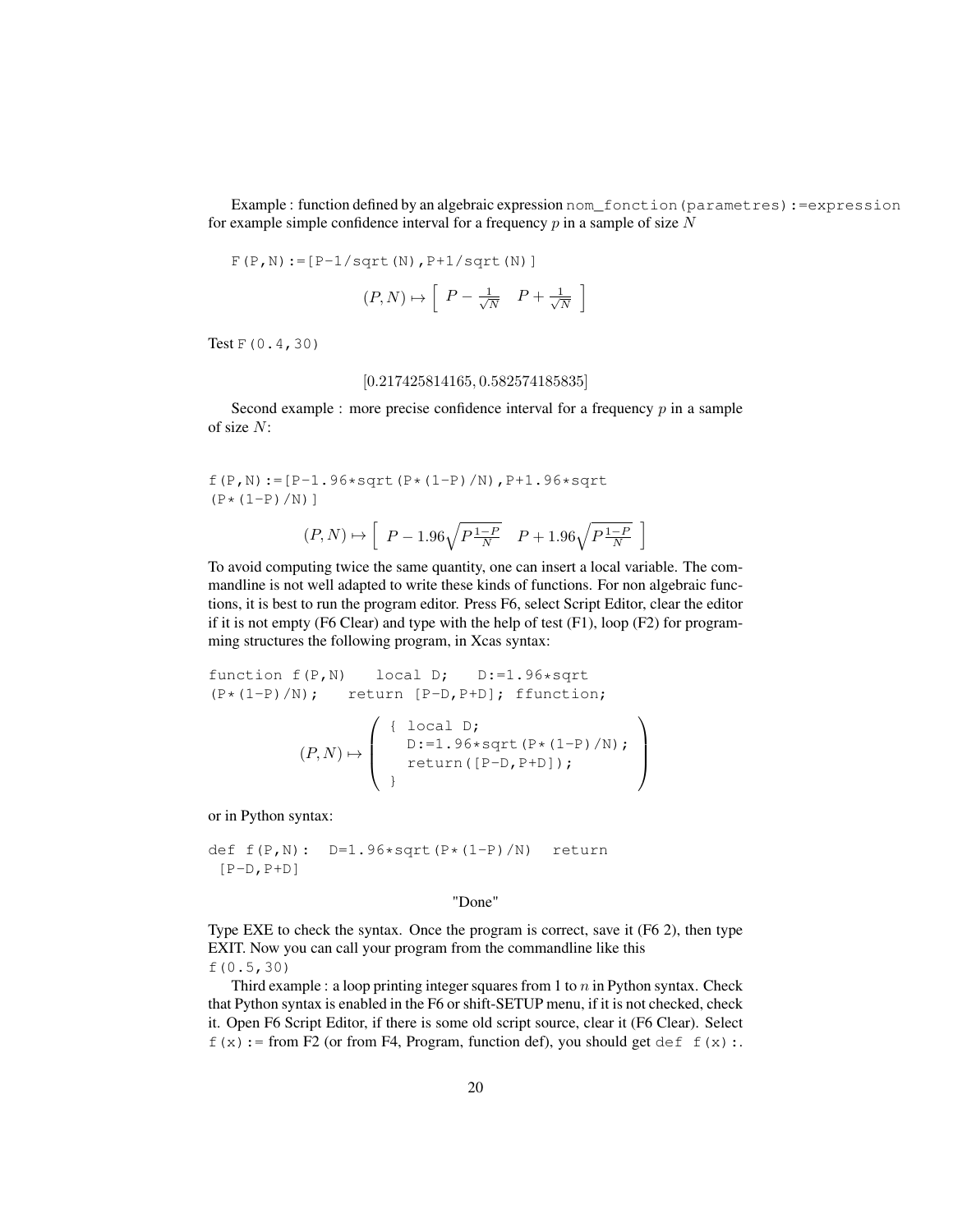Replace  $x$  by n (press F5 to lock the keyboard in alpha lowercase), move to the end of the line and press shift-EXE to input a newline. Type Shift-PRGM then 3 for, then F5 J space alpha, then Shift-PRGM then 6 in range  $(a, b)$ . Type 1, n+1) then F1  $($ : $)$ . Type shift-EXE to insert a newline then Alpha SPACE, F4 (Cmds), EXE (1 All), P, R select print with the cursor then type EXE, type  $j$ ,  $j^2$ ) then EXE.

```
def f(n):
  for \gamma in range(1, n+1):
    print(j, j^2)
```
Inside Xcas  $\land$  means power,  $\star \star$  is also accepted like in Python.

Now, type EXE (or F6, select 1. Check syntax). If syntax is correct, you will see Success in the status line. Otherwise, the first error line number and token will be displayed and cursor will be positionned at the line where the error was detected. Note that the error may be before this line but it was only detected later. Note also that if you are using Python syntax compatibility, programming structures are translated into Xcas, errors are displayed after translation, therefore you might see token errors like end that were added by the translator.

If the program is correct, you can save it with the F6 menu (save or save as). You can run it from the commandline by pressing EXIT then for example  $f(10)$  should display all squares from 1 to 10.

The turtle is a nice way to learn programming. The turtle is a small robot that you can move, it handles a pen that marks its path. Type F6, Script Editor, then F6 Clear. Type shift-QUIT select efface which means clear the screen. You can access to the turtle commands using shift-QUIT (move the cursor to a command and press F6 for help). For example try avance (forward). Checking the syntax (EXE) will display the turtle window moves. You can enter several moves in your script, and organize them inside tests, loops and functions. For example:

```
function square(n)
  repete(4,avance n,tourne_gauche);
ffunction:;
efface;
for n from 1 to 10 do
  square(10*n);
od;
```
Another example of non algebraic function: the euclidean algorithm to compute the GCD of two integers. Press shift-EXE to insert a newline. ! is in the submenu Programmation cmds (11, shortcut  $X, \theta, T$ ) or in the test F1 menu. Xcas syntax

```
function pgcd(a,b)
 while b!=0 do
    a,b:=b, irem(a,b);od;
 return a;
ffunction
```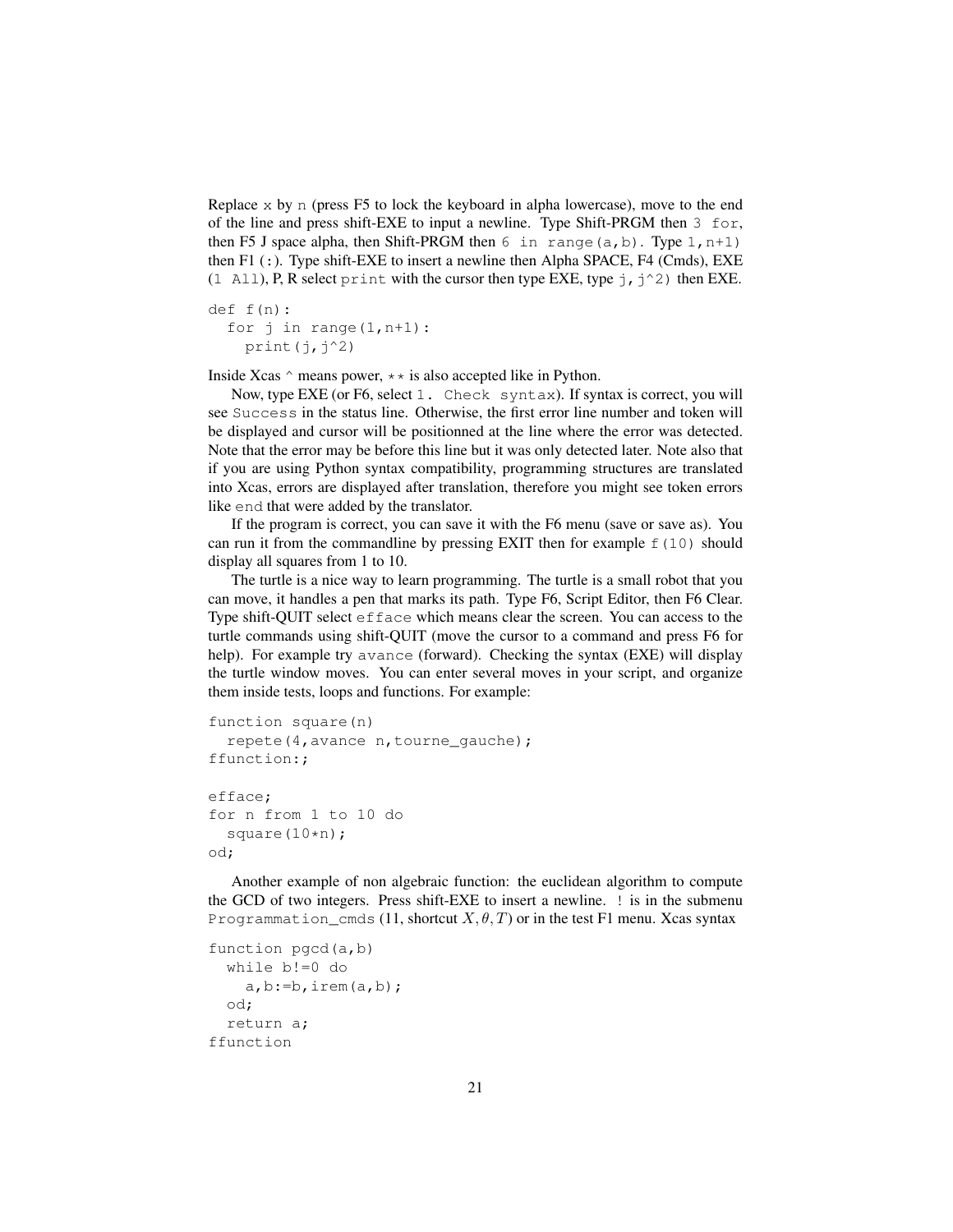Python syntax

```
def pgcd(a,b):
  while b!=0:
    a,b=b,irem(a,b)
  return a
```
Check with pgcd(12345,3425)

5

If your program has runtime errors or if you want to see it run step by step, run debug on it, for example debug(pgcd(12345,3425))

Unlike adaptations of Micro-Python by calculator manufacturers (including Casio), the Python syntax in Xcas is fully integrated. You can therefore use all Xcas commands and data types in your programs. This corresponds approximatively to importing Python modules math, cmath, random, scipy, numpy, turtle, giacpy. There is also a small pixelised graphic commands set (set\_pixel(x,y,c), set\_pixel() to synchronize display, clearscreen(), draw\_line(x1,y1,x2,y2,c), draw\_polygon([[x1,y1],[x2, draw\_rectangle(x, y, w, h, c), draw\_circle(x, y, r, c), the color+width+filled c parameter is optional, draw\_arc(x, y, rx, ry, t1, t2, c) draws an ellipsis arc). And you can somewhat replace matplotlib with graphic commands of  $\chi$ CAS (point, line, segment, circle, barplot, histogram and all ...plot... commands). Plus you have natural access to data types like rationnals or expressions, and you can run CAS commands on them. The complete list of commands available on the calculator is given in appendix. For documentation on commands not listed in the catalog categories, please refer to Xcas documentation.

# <span id="page-21-0"></span>7 The 2d editor.

If a computation returns an expression, it will be displayed in the 2d expression editor. This also happens if you press F3 when the selected level is an expression, or if you press F3 from the commandline if the line is empty or contains a syntaxically correct expression.

Once the 2d editor is open, the expression is displayed in full screen and all or part of the expression is selected. One can run a command on the selection (from the menus or from the keyboard), or edit (in 1d mode) the selection. This is an efficient way to rewrite expressions or edit them.

Example 1 : enter

$$
\lim_{x \to 0} \frac{\sin(x)}{x}
$$

From an empty commandline, type F3 (view), you should see 0 selected. Type x then EXE, this will replace 0 by x selected. Type SIN, now  $sin(x)$  should be selected. Type the division key (above -), you should see  $\frac{\sin(x)}{0}$  with 0 selected, type x then EXE, you should now see  $\frac{\sin(x)}{x}$  with x (below the fraction) selected. Type the up arrow key, now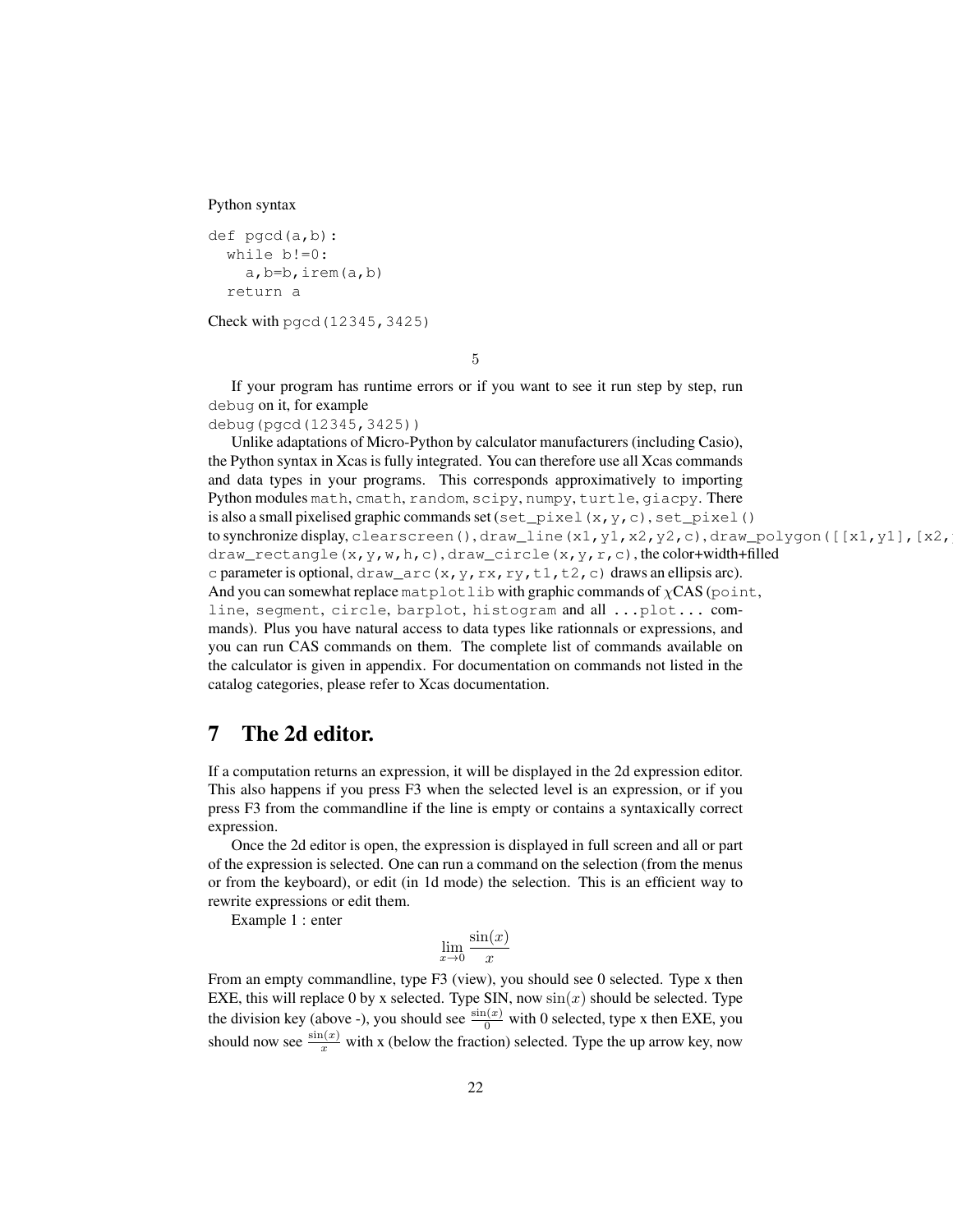$sin(x)$  $\frac{x(x)}{x}$  should be selected. Now type F2 4 (for limit). The expression is ready to eval, type EXE to copy it to the commandline and EXE again to eval it. For the same limit at +∞, before leaving the 2d editor with EXE, move the selection with the right arrow key, then type F1 8 (oo) EXE.

Example 2 :

$$
\int_0^{+\infty} \frac{1}{x^4 + 1} \, dx
$$

From an empty commandline, type F3 (view), then F2 3 (integrate), you should see:

$$
\int_0^1 0 \, dx
$$

with  $x$  selected. We must modify the 1 (upper bound) and the 0 (integrand). Press left arrow key, this will select the integrand 0, type  $1/(x^4+1)$  EXE, then left arrow key F1 8 EXE. Type again EXE to copy to commandline, EXE again to run the computation, the result will be displayed in the 2d editor, EXE will leave the 2d editor, with the integral and its value in the history.

Example 3 : compute and simplify

$$
\int \frac{1}{x^4 + 1} \, dx
$$

From an empty commandline, type F3 (view), then F2 3 (integrate), you should see

$$
\int_0^1 0 \, dx
$$

Move the selection to the lower bound 0 (right arrow key), type DEL, you should see

$$
\int 0 \, dx
$$

selected. With the down arrow key, select 0, type  $1/(x^4+1)$  EXE, EXE copy to the commandline, EXE to run the compuation, the result is now displayed in the 2d editor. With the arrow key, select one of the arctangent, type F1 EXE (simplify), this will make a partial simplification, do the same on the second arctangent.

For a more complete simplification, we will collect the logarithms. The first step is to exchange two terms of the main sum so that the logarithms are grouped. Select one of the logarithm with the arrow keys, then type

- CG10,20,50 : shift-left or right arrow key
- fx-9860GIII: F5 left or right arrow key, then ALPHA

this will exchange the selection with the right or left sibling. Now type ALPHA right or left arrow key to extend the selection adding the right or left sibling. Once the two logarithm terms are selected, press F1 2 EXE (factor), decrease the selection to the numerator, type F4 EXE (All), type the letters l, n, c, this moves in the catalog to the first command beginning with lnc, select lncollect, EXE and F6 (eval).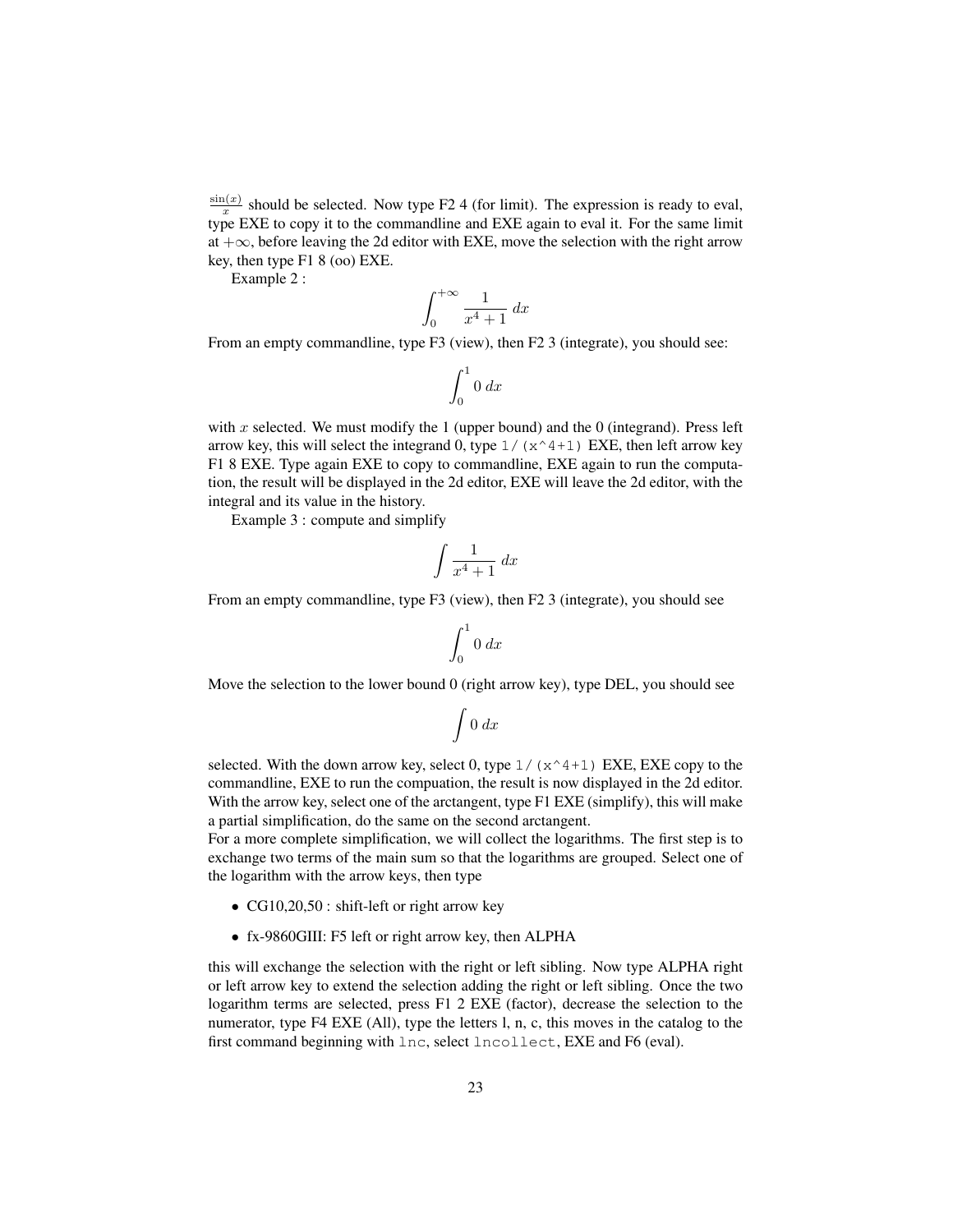# <span id="page-23-0"></span>8 Managing sessions

#### <span id="page-23-1"></span>8.1 Modifying a session

With the up/down cursor keys, you can move in the history, the current level is printed with reverse colors.

You can move one level in another position with ALPHA-up and ALPHA-down. You can delete a level with the DEL key (the level is copied into the clipboad).

You can modify an existing level with F3 or ALPHA-F3. With F3, the 2d editor is called if the level is an expression, with ALPHA-F3 the level is edited in the text (program) editor. Type EXIT if you want to cancel modifications, or EXE if you confirm the modifications. If you confirm the modifications, the commandlines below the current level will automatically be re-evaled. This way, if you modify for example a level like  $A: =1$ , all levels below that depend on the value of A will be up to date. If you want to do that several times, it is best to introduce a parameter with the F6 Parameter wizzard. Then pressing  $+$  or  $-$  on the assume  $( \ldots )$  or parameter level will modify the value of the parameter (press \* or / for faster move).

#### <span id="page-23-2"></span>8.2 Variables

Press VARS to see which variables are assigned to a value. Select a variable name, press EXE to copy it to the commandline, DEL will input the command that erases the variable (confirm with EXE). restart will purge all variables at once (press AC/ON to clear the history and start a fresh new session). assume is a command to make assumptions on a variable, like assume  $(x>5)$  ( $>$  can be accessed from the shift-PRGM menu).

# <span id="page-23-3"></span>8.3 Archiving and exchanging with Xcas

On the calculator, go back to the history (type EXIT if you are in the programming editor or the 2d expression editor). From the F6 menu, you can save/restore sessions in the calculator flash memory. Files have the  $x_w$  extensions. They can be copied to your computer (connect the calc, choose F1 USB key), and there they may be opened with Xcas or Xcas for Firefox. From Xcas, choose the File menu then Open file, then select all type of files and open the session file. From Xcas for Firefox, press the Load button.

Conversely you can save a session from Xcas (choose File, Export to Khicas) or from Xcas for Firefox (choose Export at the right of the session name).

# <span id="page-23-4"></span>9 Keyboard shortcuts.

# <span id="page-23-5"></span>9.1 KhiCAS 50 and 90 versions (2 files)

These shortcuts are valid inside the shell and text programming editor. With default configuration: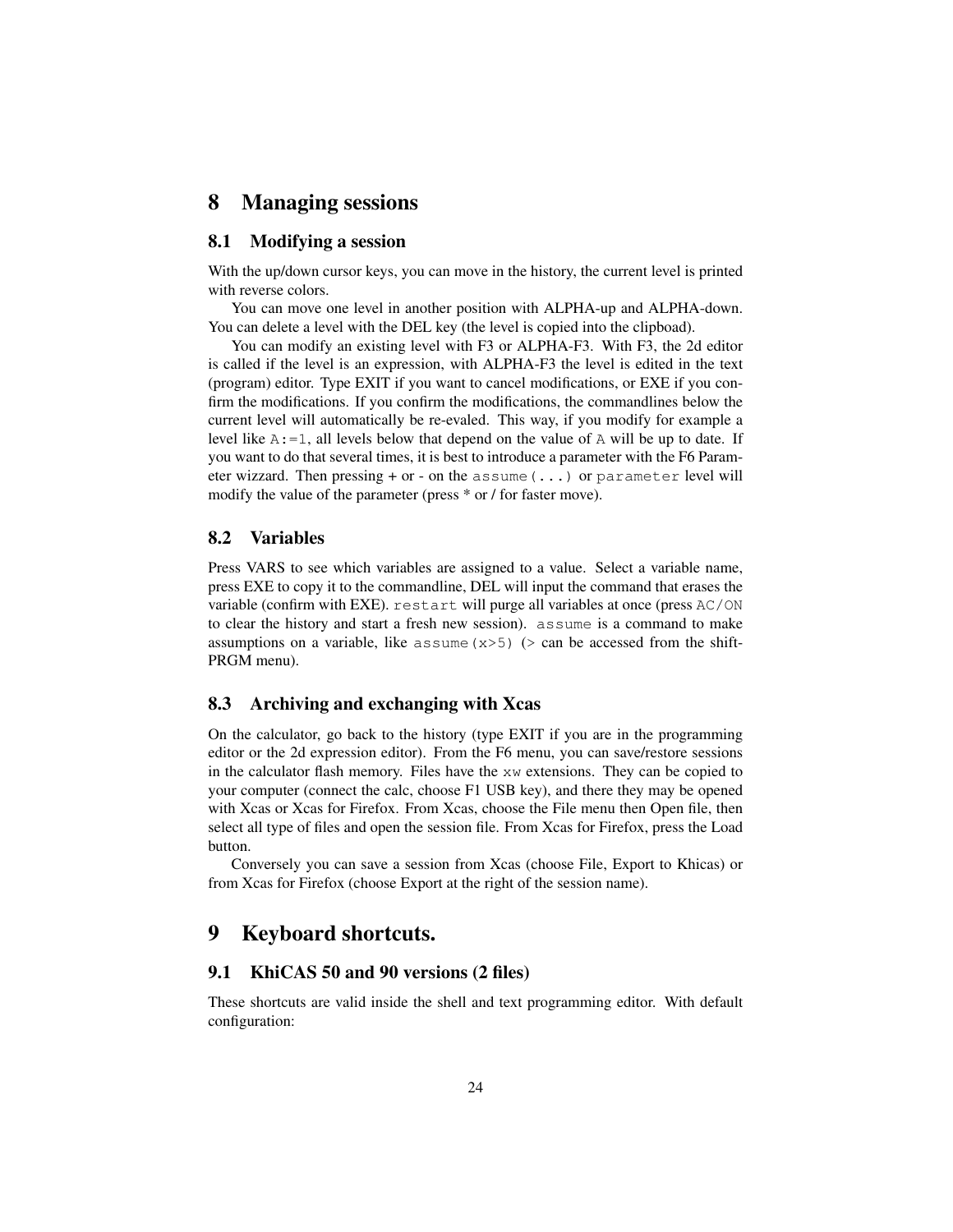- F1-F6, shift-F1 to shift-F6, alpha-F1 to alpha-F6: see legend at screen bottom
- OPTN: fast menu for color options
- shift-OPTN: programming commands
- VARS: variables list
- shift-PRGM: fast menu for programming
- MENU: back to main Casio menu
- shift-SETUP: setup
- EXIT: switch from shell to editor
- shift-EXIT: display logo turtle screen
- ALPHA-EXIT: if alpha is not locked, displays last 2d or 3d graph
- shift angle: fast menu for geometry
- fraction:  $\frac{1}{6}$  inside shell, indentation in editor
- shift-fraction: fast menu for poynomial arithmetic in shell, completion in editor
- touche S↔D: additional apps (spreadsheet, finance, ...). Inside spreadsheet, display sheet graphs.
- $\bullet$  shift  $, :$  ;
- shift  $\rightarrow$ : : = or : depends on active interpreter Xcas or Python
- shift INS: table of ASCII characters
- AC/ON: cancel selection or cancel search/replace
- shift CAPTURE: save session or file
- shift CLIP: begin selection or copy selection to clipboard
- shift PASTE: paste clipboard
- shift CATALOG: list of all Xcas commands
- shift FORMAT: programming commands
- $\bullet$  shift 6: fast menu with  $\lt>\_!$  and comb, rand, binomial, normald
- shift List: fast list menu
- shift Mat: fast matrix menu
- shift 3: menu rapide algèbre linéaire
- shift EXE: next line in editor

You can modify fast menus shortcuts by editing the file FMENU.py. Delete the file from Memory Casio application to reset to default configuration.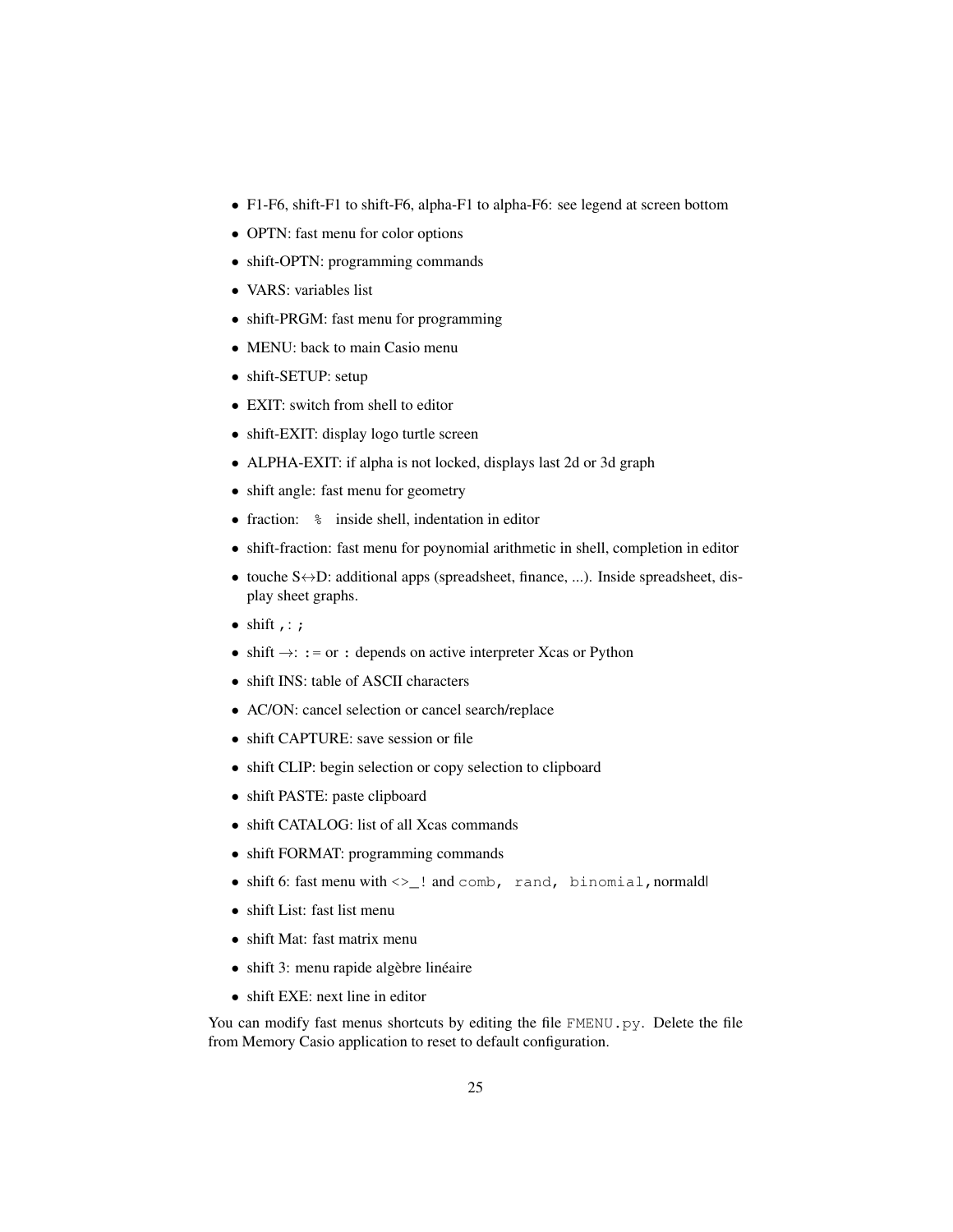# <span id="page-25-0"></span>9.2 KhiCAS short version (1 file))

- F1 to F3 : depends on mode (Python/Xcas) and shift/alpha state, see labels
- F4: commands catalog.
- F5: uppercase to lowercase switch. If alpha mode is not active, locks the keyboard in alpha lowercase.
- F6: File menu
- cursor down from shell or shift fraction key from program editor (G key): completion/online help
- $\bullet$  (-) in the text editor: returns the \_ character.
- shift PRGM: programming commands or characters
- OPTN: all options
- shift-QUIT: turtle commands
- shift-List: create or edit a list, list commands
- shift-Mat: create or edit a matrix, matrix commands
- $S \leftrightarrow D$  key: real number commands
- yellow shifted  $S \leftrightarrow D$  key: integer commands
- angle key: complex commands
- yellow shifted fraction: plot commands
- fraction key: special characters/proba in history, indentation in text editor
- red r key: abs
- red  $\theta$  key: arg

In programming editor

- shift-cursor key: move to begin/end of line or file
- shift CLIP: begin selection. Move the cursor to the selection end, type DEL to remove the selection (it will be copied to clipboard) or again shift-CLIP to copy selection to clipboard without removal. Type AC/ON to cancel selection.
- EXE: if a search/replace is currently active (F6 6) find next word occurence. Otherwise parse/execute.
- shift EXE: add a newline.
- DEL: remove selection or previous character if no selection active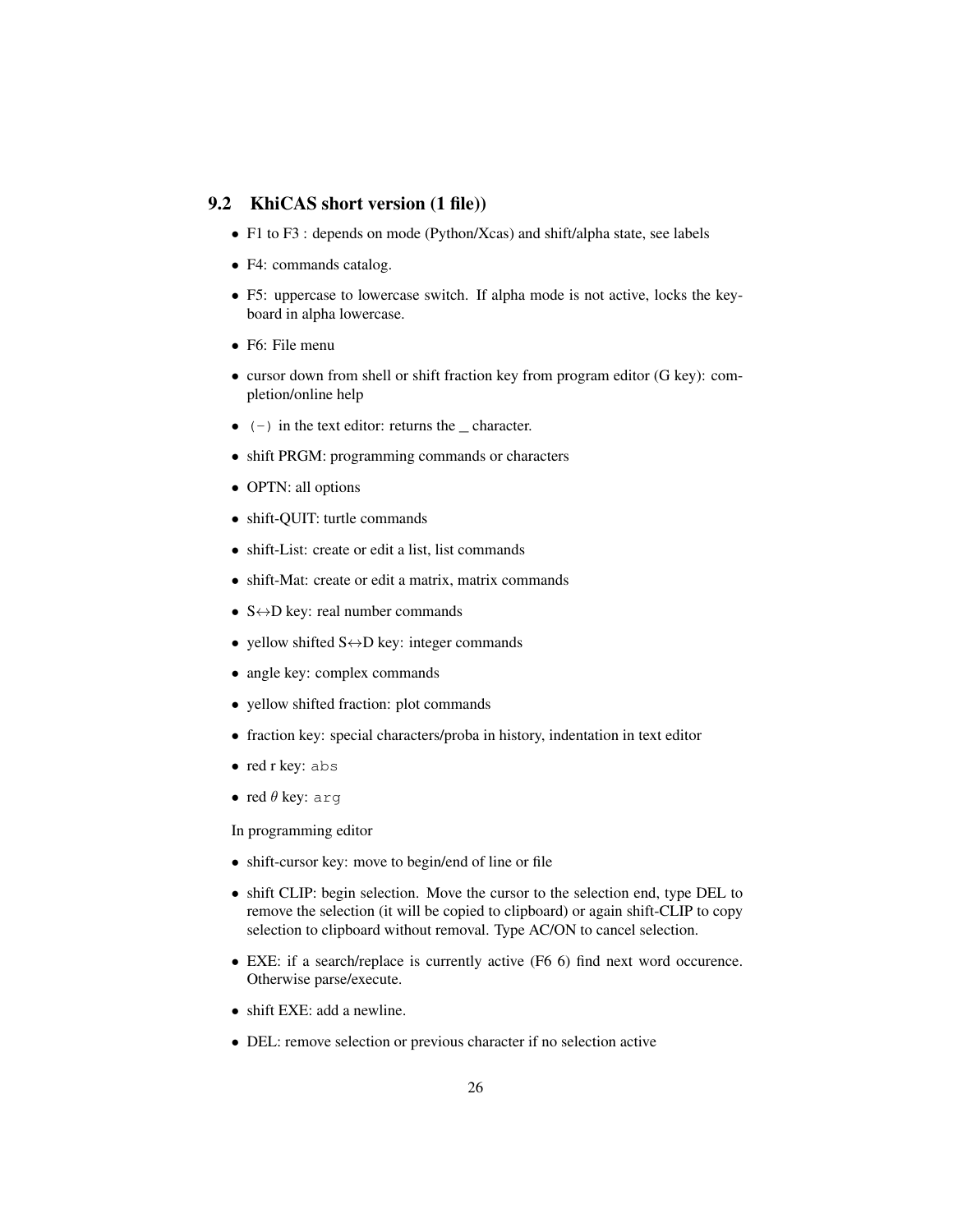- shift PASTE: copy clipboard
- Shift-INS (touche DEL): remove current line and copy to clipboard
- AC/ON: cancel selection or cancel search/replace or check syntax (like F6 1)
- EXIT: leave text editor to the commandline. Type EXIT again to come back to the text editor.

# <span id="page-26-0"></span>10 Remarks

On color models, you must first press MENU before shutting down the calculator with shift ON. When you press ON again, press MENU to go back in KhiCAS.

If you connect a color model to your PC as a USB disk, you will have to press a key after you have pressed F1, otherwise nothing happens.

The memory available for computations is about 500K with the color g3a addin on the CG50, and 58K on the monochrom g1a addin.

# <span id="page-26-1"></span>11 More complete version for the CG50

The light version in one file is not a full version of Xcas because the maximal size for a Casio add-in is too small (2 Mo). A more complete version of  $\chi$ CAS for the FXCG50 is distributed in 2 files (one of them is run from a section of the RAM of the FXCG50 that is currently not used by Casio).

This more complete version has more Xcas commands (like geometry commands), a 3d rendering engine, some additional apps (like a formal spreadsheet or a financial application) and a port of MicroPython 1.12 with more modules than the Casio port of MicroPython 1.09.

See section [1](#page-1-0) to install.

#### <span id="page-26-2"></span>11.1 MicroPython 1.12

You can select the shell interpreter by typing shift SETUP. The menu background color of the shell reflects the active interpreter (yellow=MicroPython, magenta or cyan for Xcas native or Xcas Python compatible).

Available modules: turtle (more complete version, with filled objects), graphic (more complete than casioplot), matplotl, arit (integer arithmetic), linalg/numpy (linear algebra, matrices), ulab (scipy compatibility), cas (CAS from Python).

## <span id="page-26-3"></span>11.2 Geometry, 3d graphs

Xcas basic 2-d and 3-d geometry commands are available.

One can plot 2 variables function or parametric plots, cones, solids, planes, ... For example type  $F4 \times 5$  F2 EXE to draw a cube or shift F41l to select the plot command, and enter  $x^2- y^2$ .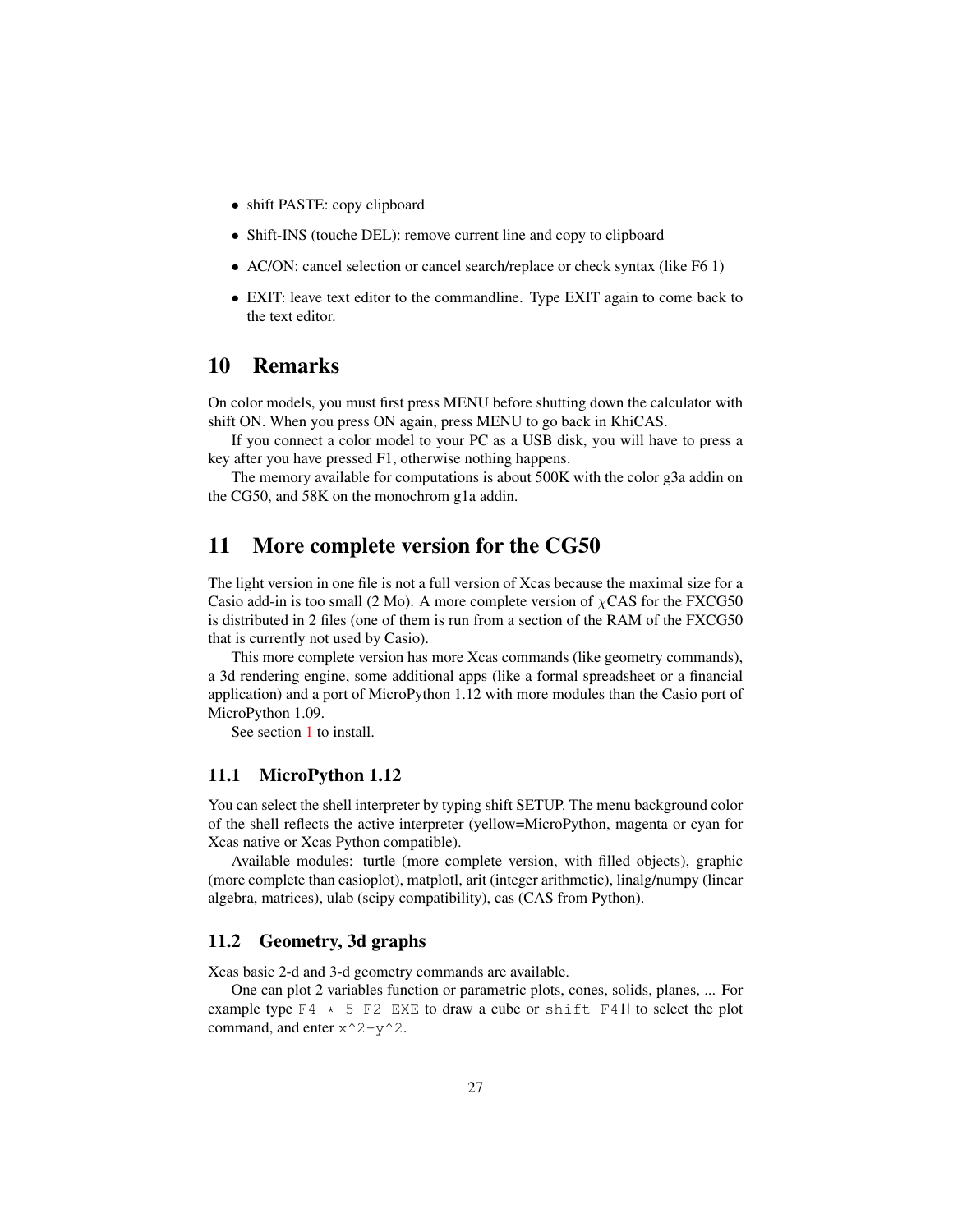Beware, the 3d rendering engine is slow on the calculator, therefore the drawing precision is set to a medium value by default (this impacts mostly objects with angles, like polyhedrons). You can modify the rendering precision with F2 (faster, less precise) or F3 (slower, more precise).

Note that during the addin execution, the CPU speed is overclocked using code from Sébastien Michelland, similar to the Ptune3 addin.

If you just want one time a higher precision rendering, type  $\hat{ }$  and be patient. If you want to interrupt this rendering, press DEL. Use the cursor keys to change the viewpoint, 5 to reset to default viewpoint, and - or + to zoom in/out. While a cursor key is kept pressed, the precision is lower, when the key is released the last position is redrawn with the default precision. Type F4 to show/hide a second hidden objet, F5 to show/hide intermediate points, F6 to show/hide polyhedron edges.

## <span id="page-27-0"></span>11.3 CAS spreadsheet...

The file menu has an application item that lets you select additional applications: a formal spreadsheet, a finance app, a periodic table, .... Shortcut: type  $S \leftrightarrow D$  from the shell or programming editor.

Unlike Casio spreadsheet, the CAS spreadsheet can handle exact or symbolic values. You can compute cells whose values are fractions, square roots or expressions containing variables like  $x, y, \ldots$ 

Defining a cell content is similar to other spreadsheet, begin with =, and enter an expression that may contain cell references (characters : and  $\frac{1}{2}$  are available from F3 menu, : is also accessible with shift  $\rightarrow$ ). While editing the cell content, you can select another cell by pressing the up or down cursor key followed by any other cursor key. To select a range, move to the begin of selection cell, press shift-CLIP then move to the end of selection and type EXE.

While defining a cell, any Xcas commands may be used (you can get them from F4 menu, or fast menus (F1, F2, shift F1-shift F6, alpha F1-alpha F6 or shift CATALOG). Programming Xcas structures may also be used as well as Xcas functions that you have defined. Beware that MicroPython functions are not supported.

A cell can be defined with a command returning a graphic result. Type the  $S \leftrightarrow D$ key to display the graphic corresponding to the graphical output of the whole spreadsheet.

# <span id="page-27-1"></span>12 Copyright and Thanks to.

- Giac and  $\chi$ CAS, computing kernel (c) B. Parisse et R. De Graeve, 2022.
- $\chi$ CAS interface adapted by B. Parisse from Eigenmath source code by Gabrial Maia and from Xcas source code.
- $\chi$ CAS license GPL2. See details in the LICENSE. GPL2 file, inside khicasio.zip or GPL2 on the Free Software Foundation website. The source code of  $\chi$ CAS and of the required libraries libtommath and USTL are available in the Casio section of my webpage (see section [13\)](#page-28-0).